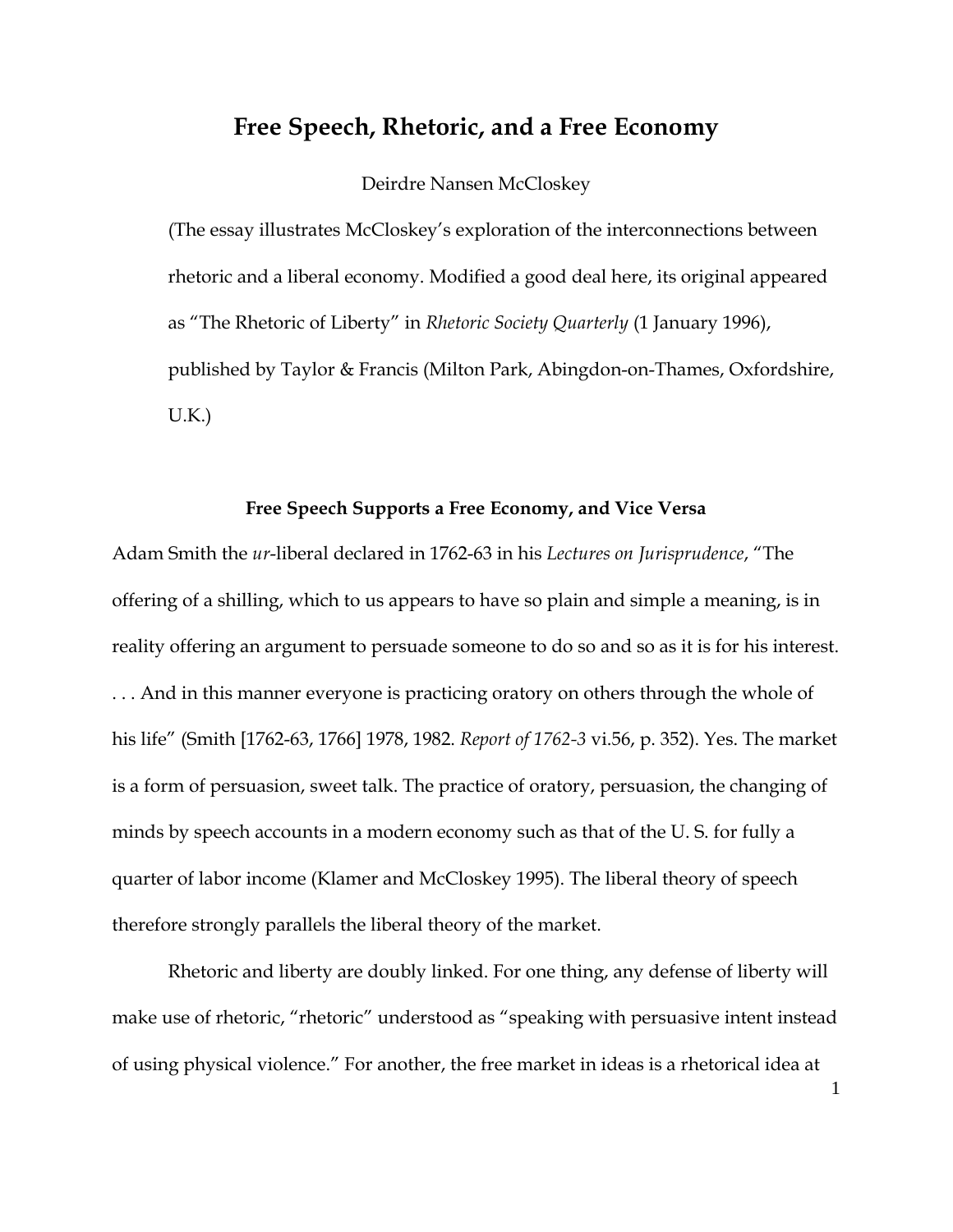the heart of free societies. The evidence for the second proposition—that liberty is rhetorical, a matter of sweet talk, is not so persuasive as that defenses of liberty are themselves rhetorical. If true, however, the proposition that liberty is rhetorical is more important. The growth of knowledge may justify a constitution of liberty, as the economist and philosopher Friedrich Hayek believed, but rhetoric gives persuasive tongue to both liberty and knowledge. Free speech is more than merely parallel to free exchange. The liberal society is one that gets its rhetoric straight.

For a long time now, of course, intellectuals have been trying to avoid "mere" rhetoric, even in defense of liberty. They declare that they depend only on the logic and just the facts, Ma'am. Their defenses are commonly set in the axiom-and-proof rhetoric of the line Euclid-Descartes-Hobbes-Russell. Formality is trumps and the meaning of "formality" is an imitation of Euclid's certitude. Especially in the intersection of economics and politics, the formality is often false, and easily denied.

Consider for example the economist Alan Peacock's little two-page article on "Economic Freedom" in *The New Palgrave: A Dictionary of Economics* (which with the political theorist Alan Ryan's other two pages on "Liberty" in the *Dictionary* brings the total of modem economic reflection on liberty to four pages out of some 4,000). Peacock begins by setting the question of economic liberty into the standard framework of modem economics—maximization of utility within a budget constraint—with careful delineation of the subscripts, as though the formality was relevant. After two opening paragraphs of such math-pride, however, he wisely rejects his own formal construct,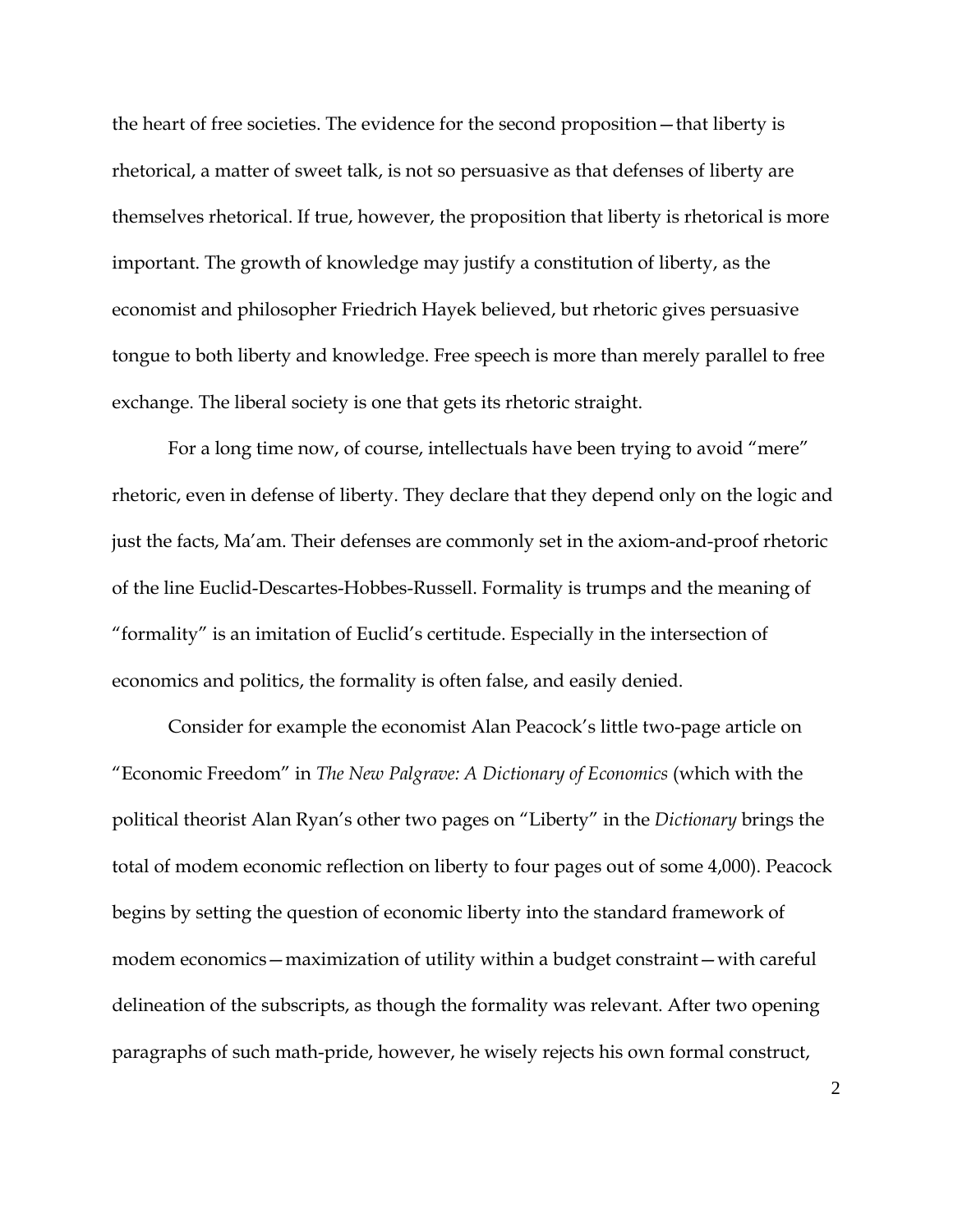pointing out that mere liberty to move within the constraint of a money budget is *not* what people should mean by "liberty." That's right. Any constraint—the KGB's rules of conduct in pre-democratic Lithuania, for example—can constitute a budget constraint within which you are "free" to move, making slaves by definition into free men, free to choose within the constraints of their shackles. Peacock argues plausibly that more than liberty to move about within a budget constraint must be required: "Economic freedom requires that the various terms in the budget constraint reflect the absence of 'preference or restraint' (Adam Smith) on the individual" (Peacock 2008, vol. 2, 33). Old Adam did not mean restraint by Nature's  $F = ma$ , but restraint on someone by the will of other people. As Herbert Spencer said in 1891, when such a view of liberty was already under attack, if someone "is under the impersonal coercion of Nature, we say that he is free" (Spencer 1891, 493).

In other words, as Peacock and many others have pointed out, can-do within a budget constraint is not a sensible definition of "free." One is not surprised to find Bertrand Russell asserting the contrary, for the great logician regularly loosened his intellectual standards when dealing with politics (*Freedom: Its Meaning* [1940], cited in Barry 1965, 136). But even some modem political scientists, according to Brian Barry, think that the size of one's budget constraint—how rich you are—is the relevant measure of liberty (for instance, Dahl and Lindblom, *Politics, Economics, and Welfare*, according again to Barry 1965, 136). Liberty in this view is being rich and powerful.

It is pointless, however, to bury "liberty" against tyrants in mere lack of any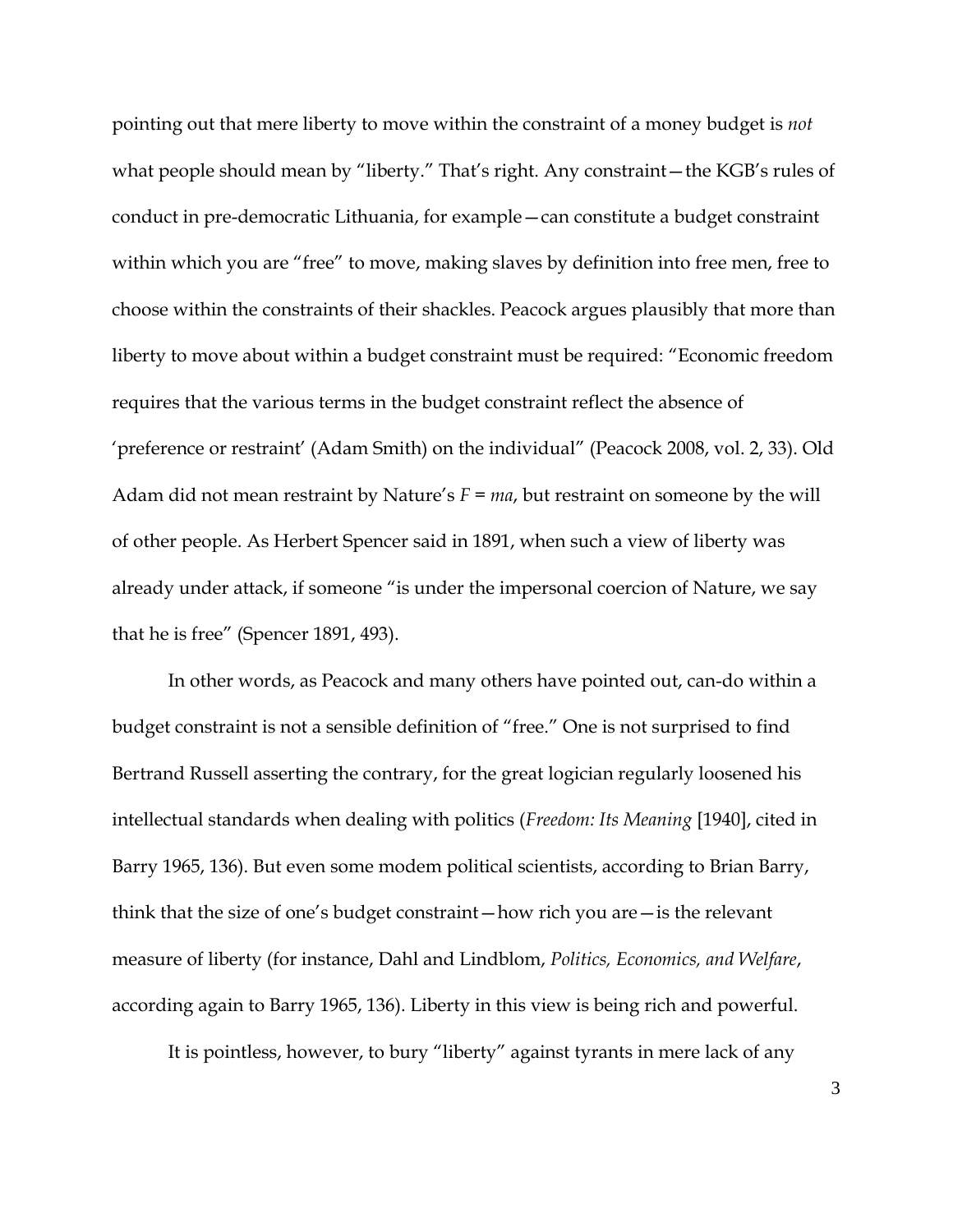constraints, since we already have other words for those: namely, riches and power. Nor is liberty merely the ability to do what one wishes regardless of consequences to others, mere license, as anti-liberals like Plato have been fond of claiming always. And the word loses its political content, which is surely its point, if one goes still another way, defining it as the ratio between wishes and abilities. The stoic and Eastern philosophies of quietism would make a man free by persuading him to wish nothing.

A more political and Western definition of liberty, due again to Aristotle, is the condition of being the citizen of a polis which the citizens, political animals, take turns ruling. Rousseau likewise defines civil liberty as obeying laws that the people themselves had formulated. Contractarian theorists from Hobbes to Rawls define liberty as the following of an implicit contract, freely adopted by mythical ancestors. But this civic-liberty definition reduces liberty to obeying democratic rulers, which is paradoxical—free to obey--and seemed to Mill and Tocqueville to be dangerous. True, the prospect of the shoe being some day on the other foot is a common and sometimes persuasive argument in democracies against coercion of minorities. "First, they came for the Jews." Often the argument fails, though, and the people vote anyway to kill the Melians or intern the Japanese Americans or burn the house of the Arab Americans. Identifying liberty with democratic politics (whatever the merits of democratic politics on some other score) leads to appeals to "extend democracy to the workplace," coercing people in economic transactions for the sake of a later "liberty"—that is, riches and power. Often enough it leads to power, all right, but not to general riches.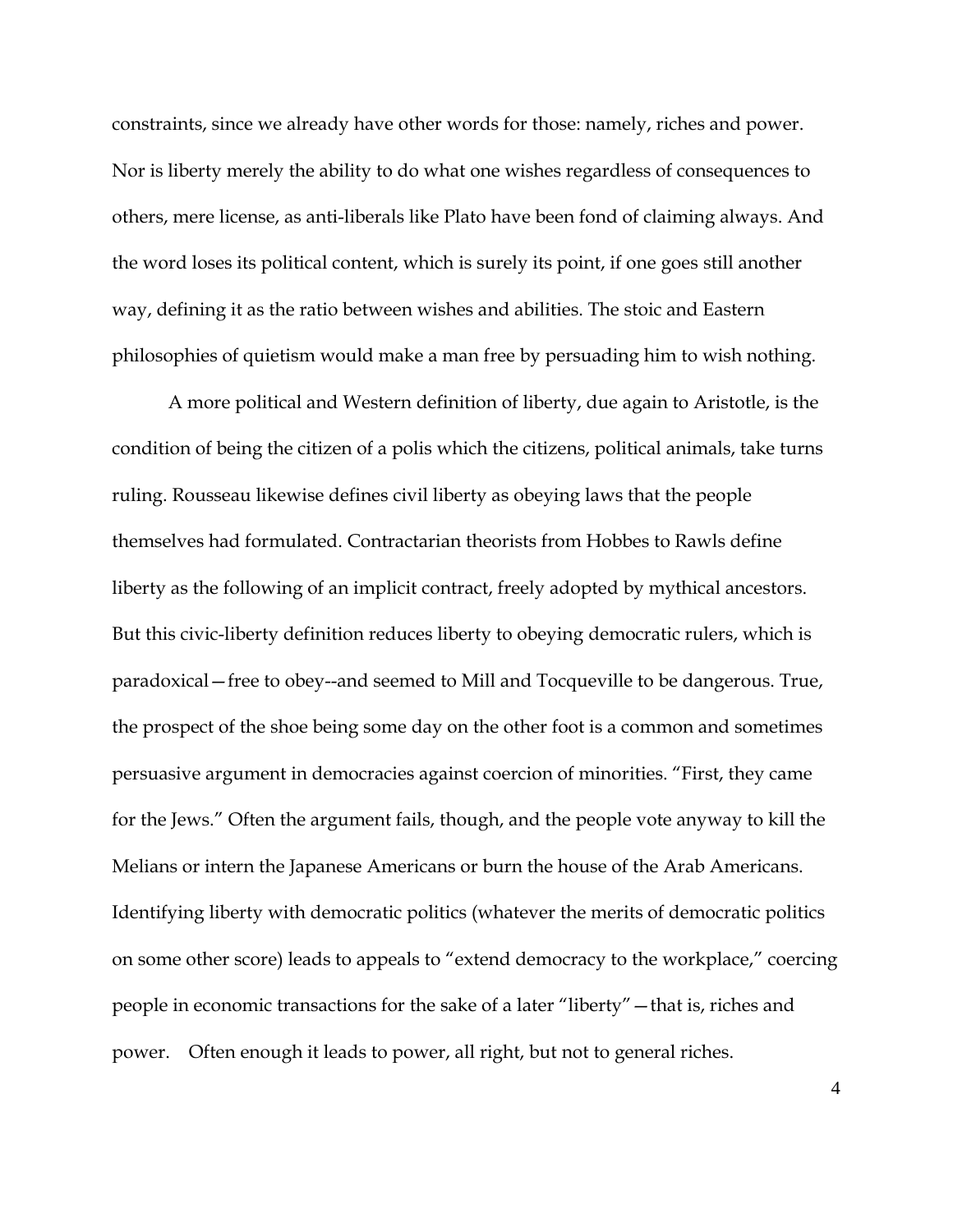A similar problem—and here I come to the nub of the issue—arises with various other sorts of such "positive" liberty, the liberty to do such-and-such. Positive liberty is good in itself, since it is good that people are enabled to do what they wish, at any rate if what they want is not something like "murder all Jews." But transfers making some people richer will of course violate other people's liberty defined in the same way (if we equivocate as Rousseau did between liberty as enabling the individual and liberty as obey the polis). We tax people or induct them into the phalanx. Subsidies from the government of course entail coercion, since it is impossible to "Not tax him,/ Not tax me:/ Tax that man/ Eating brie." The elite among Spartans may have been more fulfilled as humans by their obedience to the polis, but it would be odd to argue that they were also more "free" than Athenians.

J. S. Mill was inconsistent, as many modern theorists have been, in combining a budding enthusiasm for positive liberty with a fear of coercively democratic opinion damaging individual liberty. Isaiah Berlin ([1958] 1970, to which further reference is made) made persuasive arguments for confining the liberty word to "negative" liberty, liberty-from, as against the positive liberty-to. Like Spencer before him, he reduced negative liberty in turn to the absence of direct physical coercion by other people. Berlin recommended that we value negative liberty especially, and that we be wary of the claims for positive liberty—liberty to eat, to have a college education, to have a suburban standard of living, to have the family car on Saturday night. I agree.

Berlin, Spencer, and I are not denying that the values expressed in positive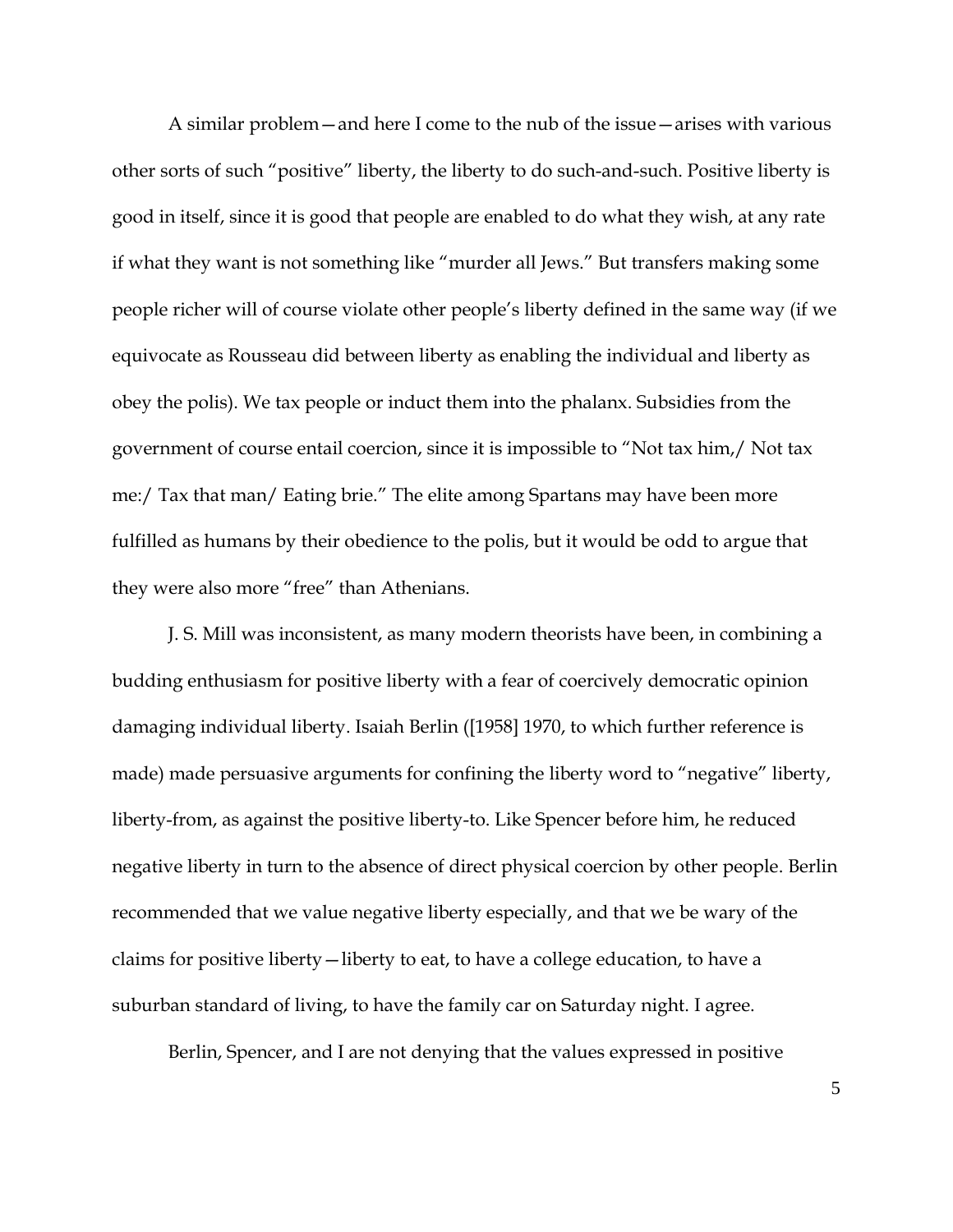liberty might be worth separate pursuit. Identity, education, participation, adequate nutrition are all goods in themselves, and if a plausible case can be made that the government would deliver them but the market would not, then the objections by the humane liberal to the necessary taxes would look less persuasive. But the demand for positive liberty is, Berlin argued, at bottom a demand not for liberty but for those other things, such as status and identity, and should be defended as such, not as a continuation of the liberal tradition. Otherwise we merely create a muddle, in which a "liberal" is, as in American usage since about 1920, a gentle socialist, an enthusiast for coercion in favor of "positive" liberties.

David Boaz (2015, 178) proposes a double test for what I have called brotherly libertarianism, the harsh version of the liberal tradition since Locke and Smith and Mill. "If you agree with [the following] statements, then you agree with the basic libertarian goal of economic liberty":

> As long as I deal with others honestly, I should have the right to: Earn more money than others, even if I don't contribute to charity.

> > Leave my wealth to my children, even though other children will be born with less.

The humane liberal accedes to these, as negative liberties. Leave me alone. But then she adds to each the *mitzvah,* "though I *should* help out." Liberalism 1.0, the brotherly sort, becomes liberalism 2.0, a sisterly sort.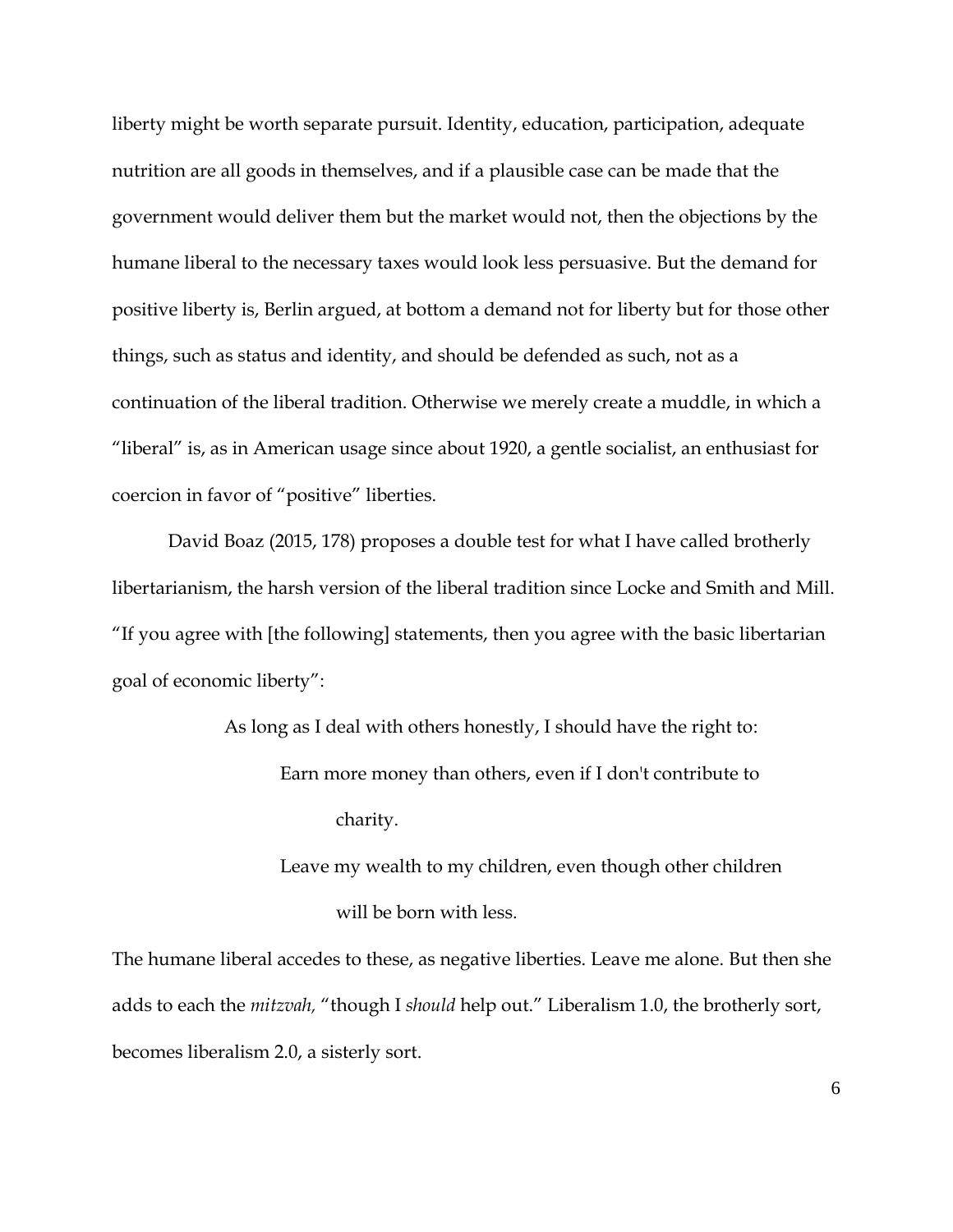The philosopher Charles Taylor, in a finely argued paper in a festschrift for Berlin (1979), attacks Berlin's or Boaz's negative definition of liberty as a "Maginot-Line strategy" against the excesses of positive (and coercive) liberty. He argues that Berlin's "Philistine" no-*physical*-coercion definition fails because there are internal constraints on a person's behavior—he mentions explicitly false consciousness—and the person may not know what they are. But Berlin's criticism is untouched by Taylor's argument. Like wealth and power, knowing thyself is a doubtless good thing. But it is a good of identity, not of liberty. Little wonder that Socrates the anti-liberal and anti-rhetorician and anti-democrat took the Delphic Know Thyself as his motto.

So: the true liberal says is that liberty is most usefully defined as negative, as a liberty from physical coercion or its threat by other humans. It is what Benjamin Constant called in 1819 "modern" liberty as against "ancient." Ancient liberty was the liberty to be a part of a polis, subject in the myth of modern political thinking to the social contract. Negative liberty, by contrast, is private as against civil, and is the liberty recommended by the Scottish as against the French Enlightenment. The contrasts among the definitions of liberty are plainer if translated into terms of coercion. On what grounds does a Mr. Brown claim the right to coerce Ms. Jones, if Brown is her husband or an employer or an IRS agent? For the ancients, and for the theorists of modern democracy and socialism, the grounds of coercion are mere membership in a community—a family, polis, church, nation, or social class. Such a social contract may be a lovely thing, but one has to admit that it gives ample grounds for coercion to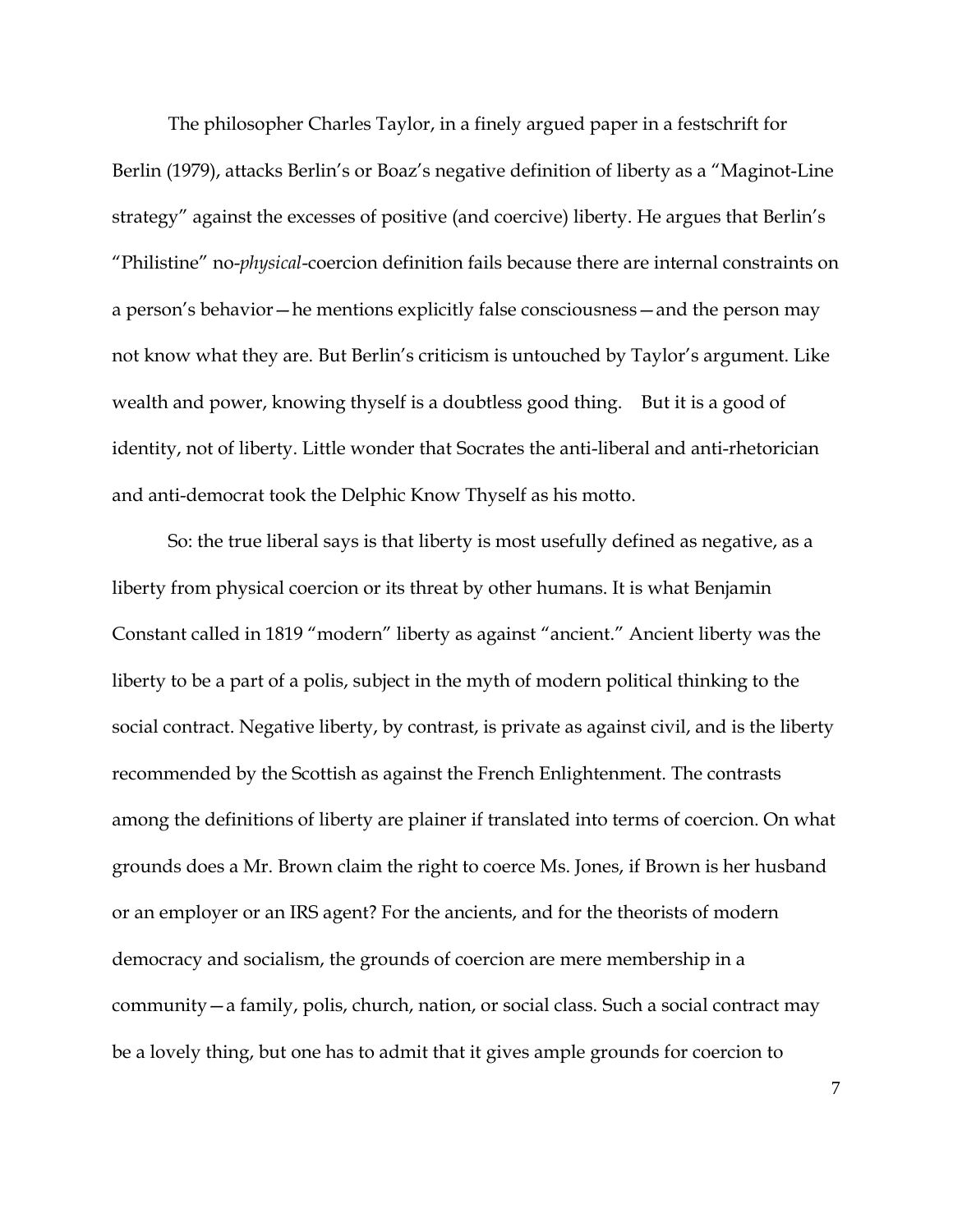achieve positive "liberty."

For us old-fashioned or European-style liberals, or humane American real liberals 2.0, the grounds are far too wide. A private person, we all say, is simply not to be coerced. As Lincoln noted in 1864, "With some the word liberty may mean for each man to do as he pleases, with himself, and with the product of his labor; while with others the same word may mean for some men to do as they please with other men, and the product of other men's labor." The coercive power of the slave-owner is the same as that of the tax eater, the positive liberty to violate the negative liberty of others.

Economic liberty defined in this negative way parallels good rhetoric. The notion is that liberty is at bottom a condition of uncoerced persuasion, the right to say no. One could assert, as the philosopher P. H. Partridge (1967), for example, does, following many anti-rhetoricians, that "uncoerced" entails "unmanipulated." The low standing of rhetoric after Dr. Goebbels brings such possibilities to mind. One imagines a right of a free man to unmanipulated opinions, a world free from beer commercials and sound bites, free from dishonest appeals to "build a Mexican wall" and free from governmental programs for bringing children up as patriots.

But the criterion is too broad to be properly assigned to liberty. If the manipulation is physical, not verbal, then it does constrain liberty. If Goebbels imprisons his enemies he is depriving them of liberty. If, on the other hand, he merely talks persuasively to them, even lies to them, or even runs a splendid film about Nazi successes in the Berlin Olympics in their presence, he is not in a useful sense engaged in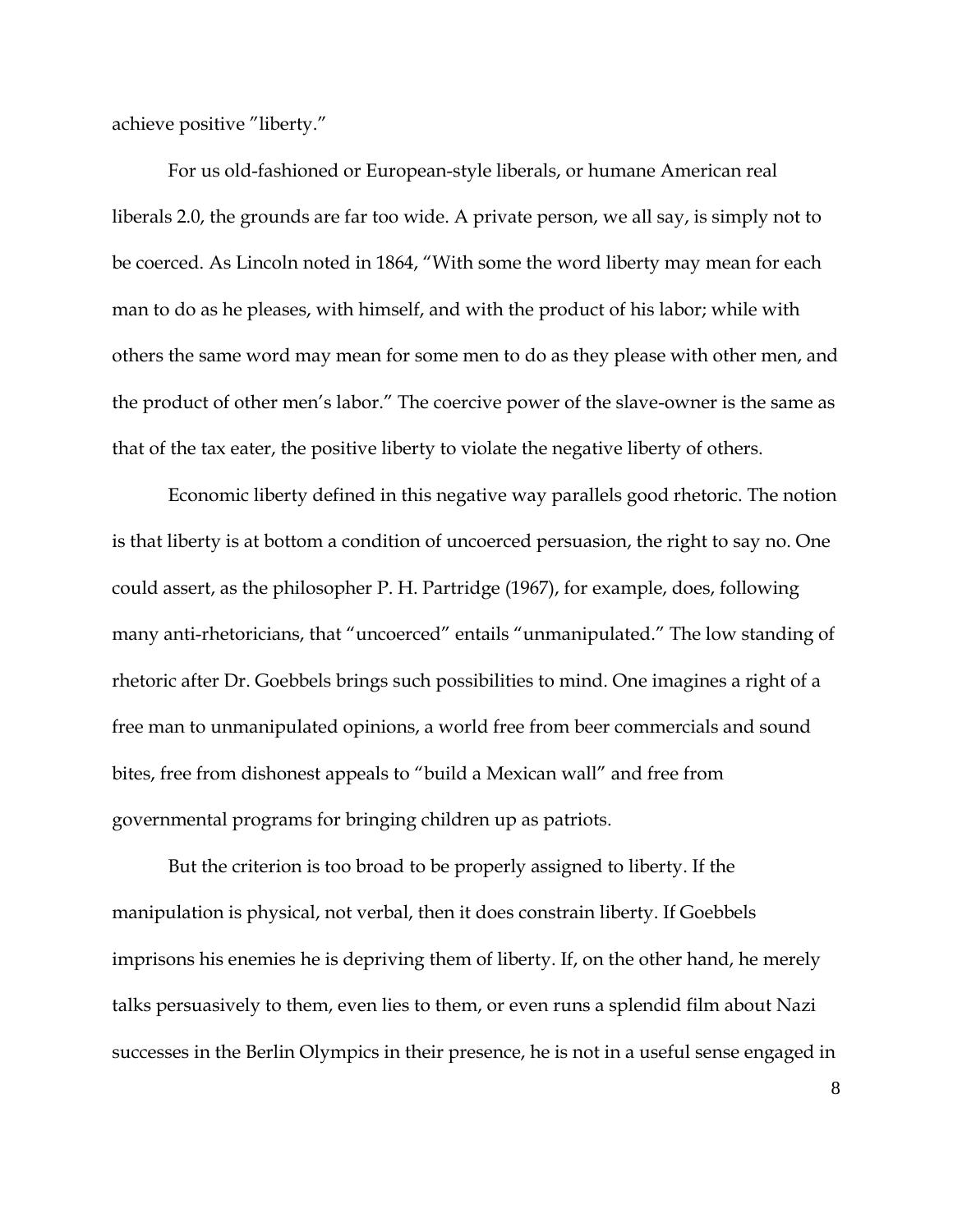"coercion." Michael (as against Charles) Taylor has argued that "coercion" must be confined to physical action or to "the successful making of credible, substantial threats" backed by physical coercion (1982, 11–21, especially 19–20, 147). Otherwise it is "merely" rhetoric. Sticks and stones / May break my bones / But names can never hurt me. To call a heated argument "verbal rape" is to demean actual victims of physical rape.

One more restriction on the notion of "coercion" is required if "liberty" is to mean what it says. Consider the Paradox of Bread. Question: Is not my buying of a loaf of bread an infringement of the liberty of another, namely, the liberty to buy the loaf of bread "free of restraint by another person"? If I buy the loaf, the price is made a tiny bit higher. Though the bit is tiny, it affects all who buy the bread, and so the loss of "liberty" in total, summed over all the other millions of buyers of bread, is just the price I pay for the loaf. That's economics.

There is no question that it is a constraint. The higher price does constrain others to buy less bread (in particular, they can't buy the loaf I myself bought) or less of other things (since I take some of the social output for my own consumption). "Men are largely interdependent," noted Berlin, "and no man's activity is so completely private as never to obstruct the lives of others in any way" (124; cf. 155; and for an economist making the same point, Knight 1929, 4n: "bargains between individuals usually have effects, good or bad, for persons other than the immediate parties"). No man is an island entire of itself.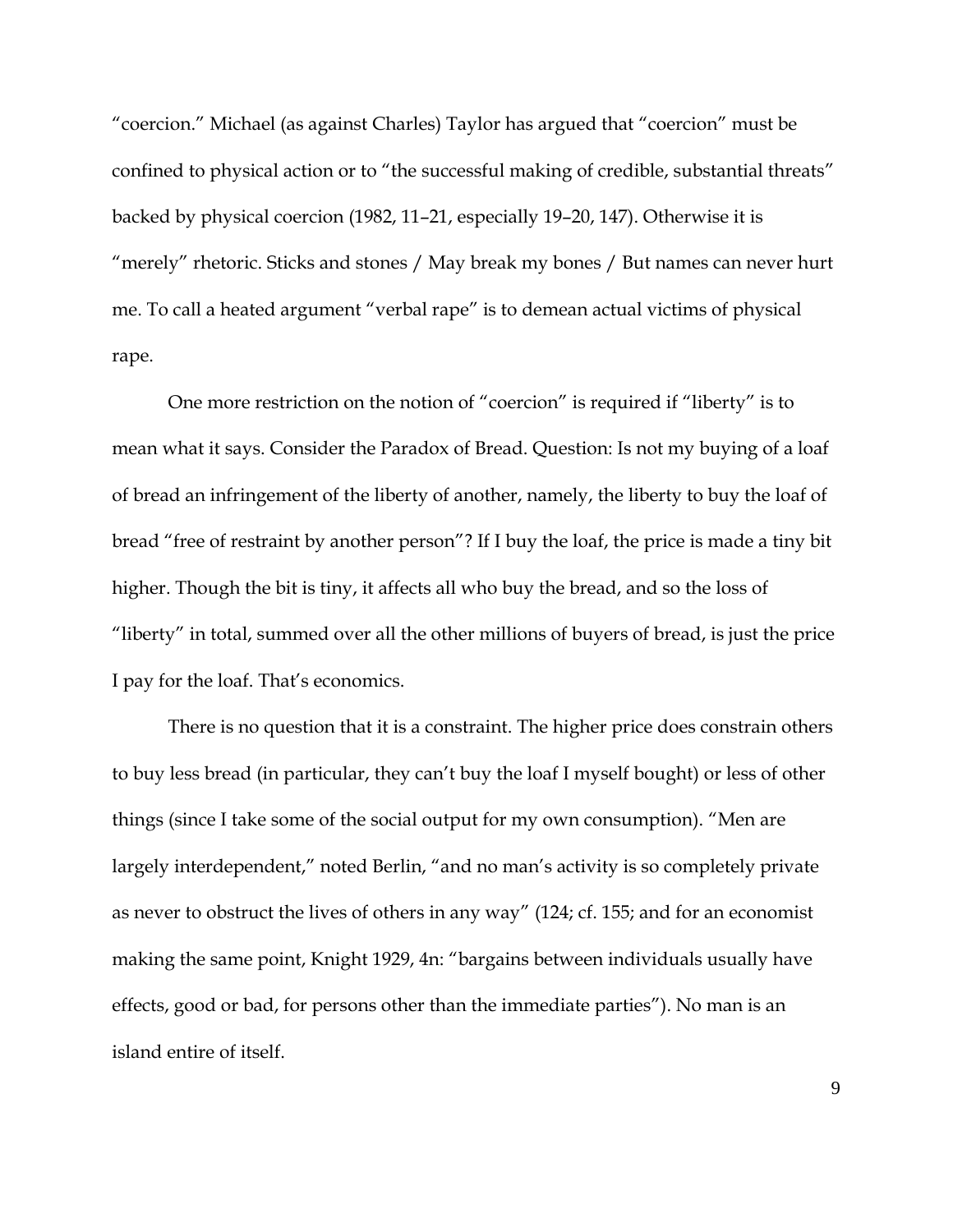To solve the Paradox of Bread—the Paradox being that if "coercion" is extended so far, then no one is permitted to do anything that would affect anyone else, ever—one must draw the line of coercion, I would assert, at dyadic coercion, one person (physically) coercing another, directly. If you draw it at indirect coercion, by way of some third person making a deal with you in a market, there is no stopping point in the slippery slope to thoroughgoing coercion by the government. Universal coercion would be required to stop all indirect coercion. In practical political terms, if every claim of damage by Jones's economic activity were honored, no economic action would be possible, unless by perfect lump-sum taxes (as we say in Departments of Economics), redistributing the pure gains from trade. The solution to the Paradox of Bread, then, as usual in philosophical rhetoric, is to forbid the paradox (compare Russell "solving" the problem of self-reference in logic by developing a theory of types . . . that forbad selfreference).

Dyadic physical coercion is all that coercion can mean for the definition of liberty. Buying up someone's bread is at least triadic: you, he, and the baker. You make a voluntary deal with the baker that by the way hurts a third party. Milton Friedman's classic exposition of the ethics of exchange is couched in dyadic terms (Friedman 1962, 14–15). Dyadic reasoning is customary in liberal rhetoric, and triadic reasoning in socialist rhetoric—me, thee, and our social class. "You didn't build that," someone declared. As soon as you admit triadic, third-person coercion as something to be regulated, all limits to government power fall. They cannot be consistently raised even a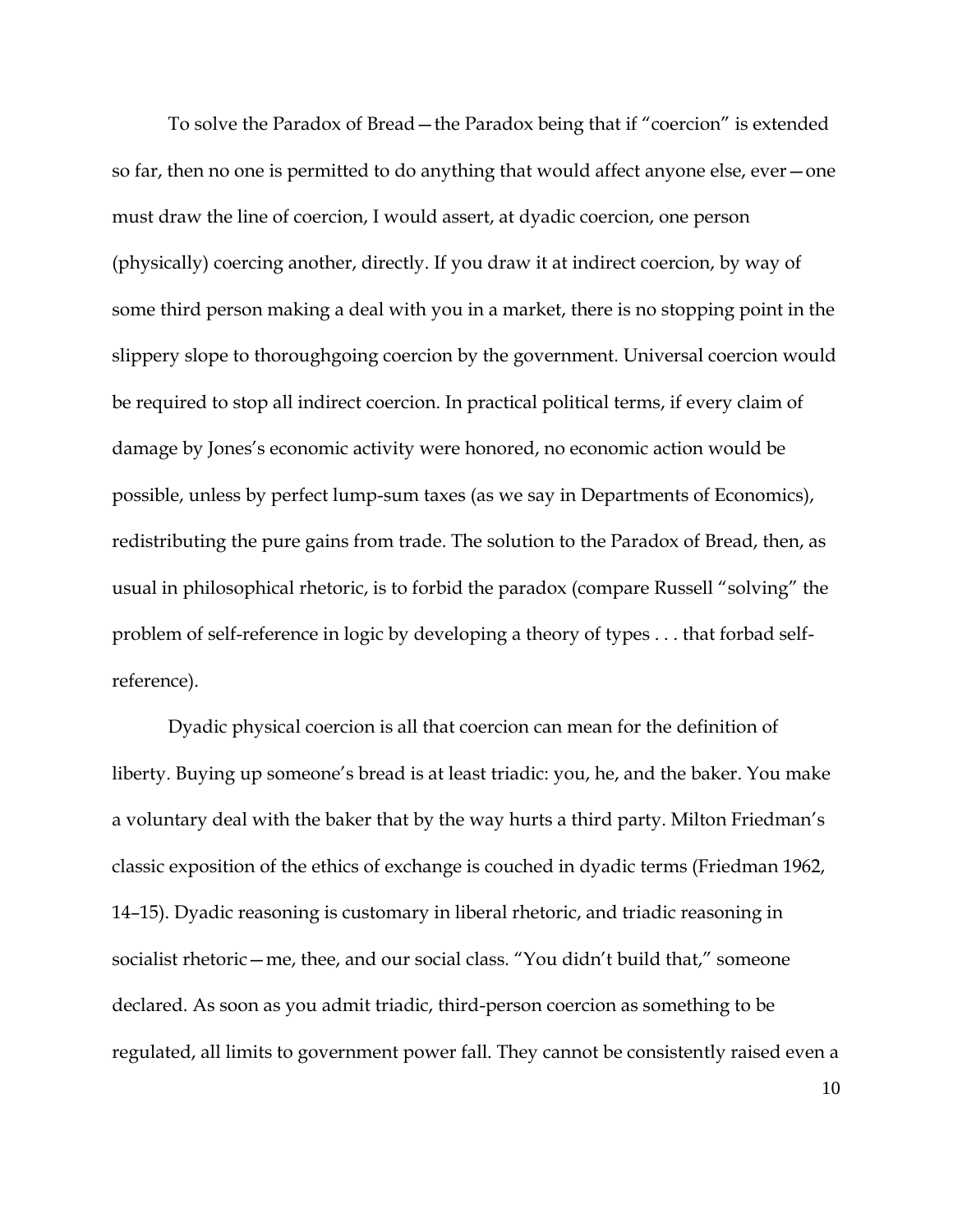little, and we roll down the slippery slope to an all-encompassing government. The government could legitimately intervene, for example, because I was jealous of Donald Trump when a developer, even if his deals were voluntary (admitting that there is some doubt). I could claim plausibly to have been injured by his deals, "coerced" to a lower level of self-satisfaction even by the mere witnessing of his success, triadically.

Berlin pointed out that a theory of agency lies behind a claim of being coerced. I am coerced by someone buying bread, or by social arrangements that "make" me poor, if under some theory the outcome is a result of human agency. He quotes Rousseau: "The nature of things does not madden us, only ill will." A theory of coercion is, one might say, a theory of malice, like Thomas Hardy's god in his poem "Hap": "Thou suffering thing, / Know that thy sorrow is my ecstasy, / That thy love's loss is my hate's profiting." Berlin goes further, however, adding that the coercive agency can be "with *or without* intention." This seems one step too far. Intention would seem to be necessary, or else all manner of remote agency would stand condemned as coercion (though they might properly be condemned on other grounds; liberty, as I keep saying, is not the only good), and again the government would be required to take over every detail of human action. Without intention I buy the bread and take it from the mouths of babes. Shame on me.

What, though, about lies, propaganda, false advertising, hate speech and all that is nasty in rhetoric? Aren't these "coercion"? What of Plato's ancient charge: "And won't whoever does this artfully make the same thing appear to the same people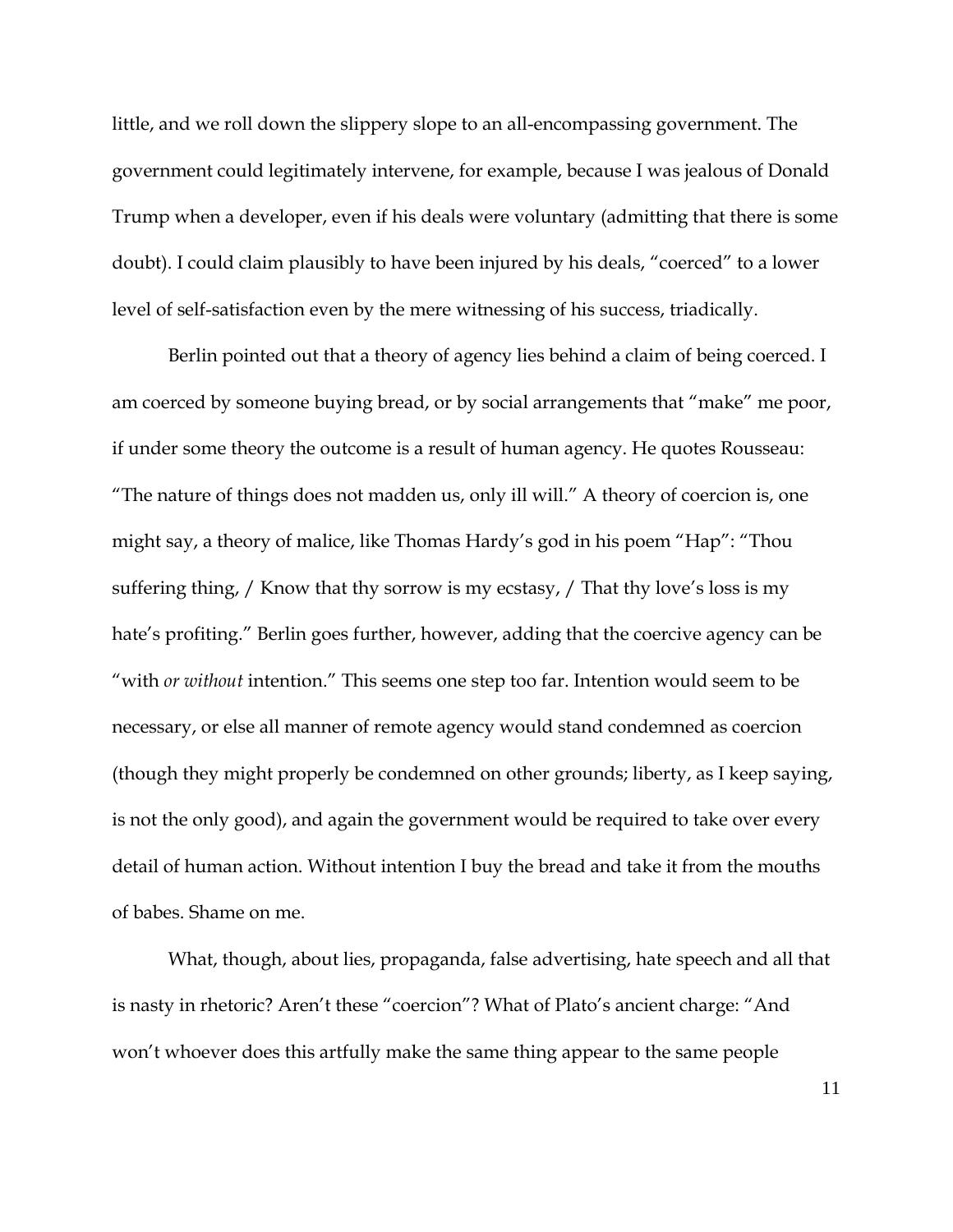sometimes just and sometime, when he prefers, unjust?" (*Phaedrus* 361d in Plato 1967, 538 ? Or "the sophist isn't one of the people who know but is one of the people who imitate" (*Sophist* 267E in Plato 1967, 292).

Behind the demand that opinion be "unmanipulated" by speech sits a demand that the speech be True. Truth, however, cannot and should not be guaranteed by the official power of the government. In an NBC news broadcast of 25 June 1990, the reporter was vexed that he could not see the truth shining out from the claims and counterclaims for biodegradable plastic. The manufacturer he interviewed claimed that the plastic degrades in dumps. The environmentalist he interviewed scoffed at the very idea. The reporter concluded that considering the disagreement, it surely was a case for the government to decide. But the reporter was mistaken. Free speech is not guaranteed to produce every time what is True in God's eyes. The government, and especially a government that is open to self-interested pressures, has no formula to discern God's Truth. What gives the (weak) guarantee of approaching small-t truth is that we encourage people to listen, really listen, with philosophical sophistication about essences and rhetorical sophistication about form.

One must of course draw a line at fraud. Proving fraud requires only, as Gorgias says (to a Socrates sneering at the very idea), merely "the persuasion . . . that takes place in law courts" (*Gorgias* 454b in Plato 1997, 799), not the insight into God's Truth that Plato/Socrates always demands. If the manufacturer does not honestly believe that plastic bags with corn starch pellets introduced into the manufacturing do in truth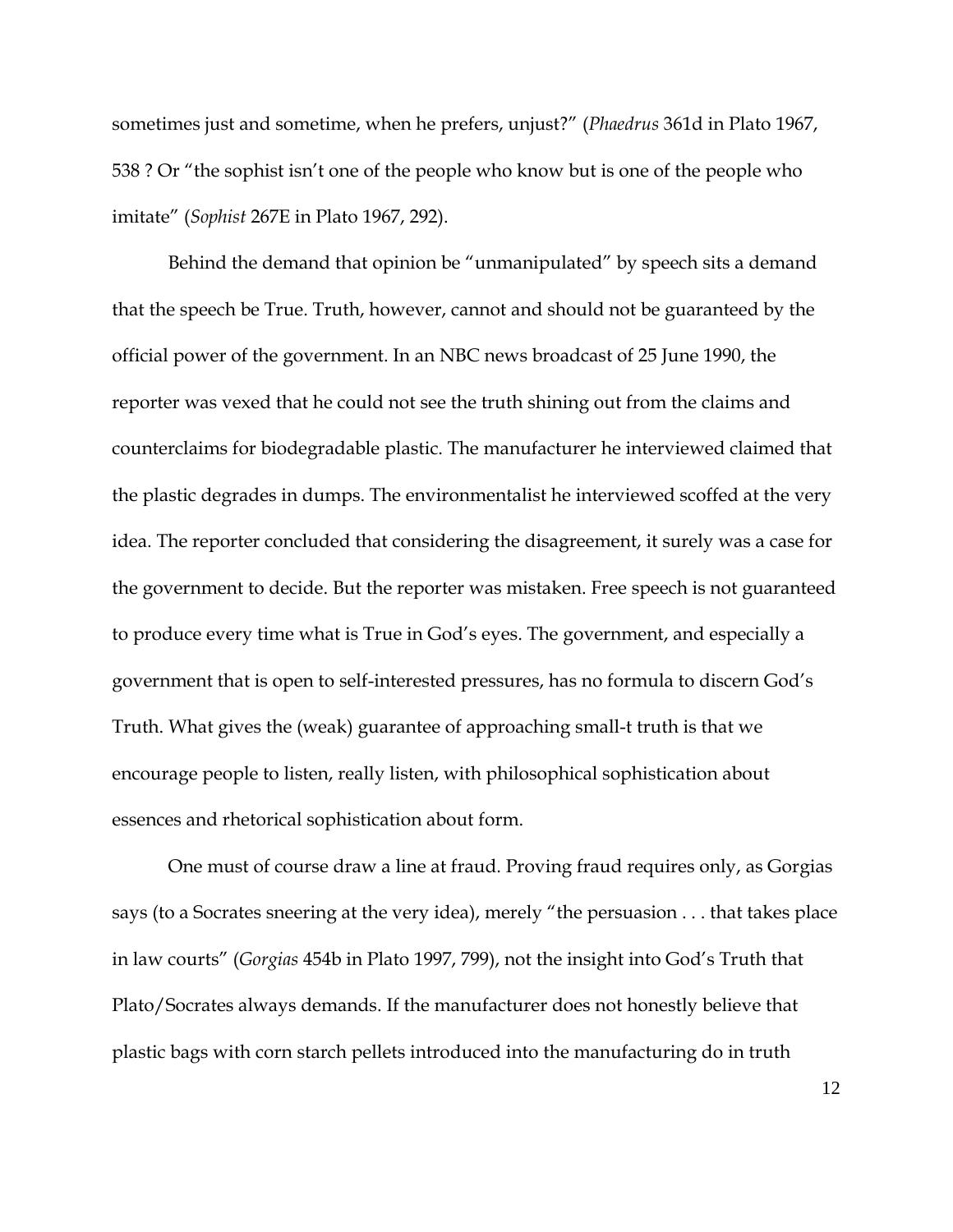degrade at the dump—for example, we catch him sending an internal email in which he proposes knowingly to make the fraudulent claim—and yet in his advertising calls his product "Eco-Safe," then the government's power in the form of court action might be appropriate. Yet a story debunking the claim on the evening news would do as good a job with less threat to liberty. Yet if the sale or argument is not fraudulent (the lawyers could help us understand what in detail the word might mean) then there is no further case against "manipulation." Otherwise any offer of sale and any use of argument would have to be accounted "manipulation," Darwin "manipulating" his audience to believe in evolution by natural selection, say.

The notion of "manipulation," in short, is terminally muddy. It has always been anti-rhetorical. Partridge imagined people unmanipulated by rich newspaper owners or cunning advertisers. Yet the government is the only referee available if rhetoric is to be graded and passed, officially. It is the only "we" available to assure that "we" get the Truth. The political rhetoric matters. How we talk about the government sets the limits within which it works. We get the government we talk about. It was the rhetoric of early nineteenth-century liberalism that limited the government, not limited in Russia or China at the time. Thomas Macaulay wrote in 1830: "Government, as government . . . carries on controversy, not with reasons, but with threats and bribes. If it employs reasons, it does so, not in virtue of any powers which belong to it as government. Thus, instead of a contest between argument and argument, we have a contest between argument and force" ([1830] 1881, 165). Macaulay and I favor argument.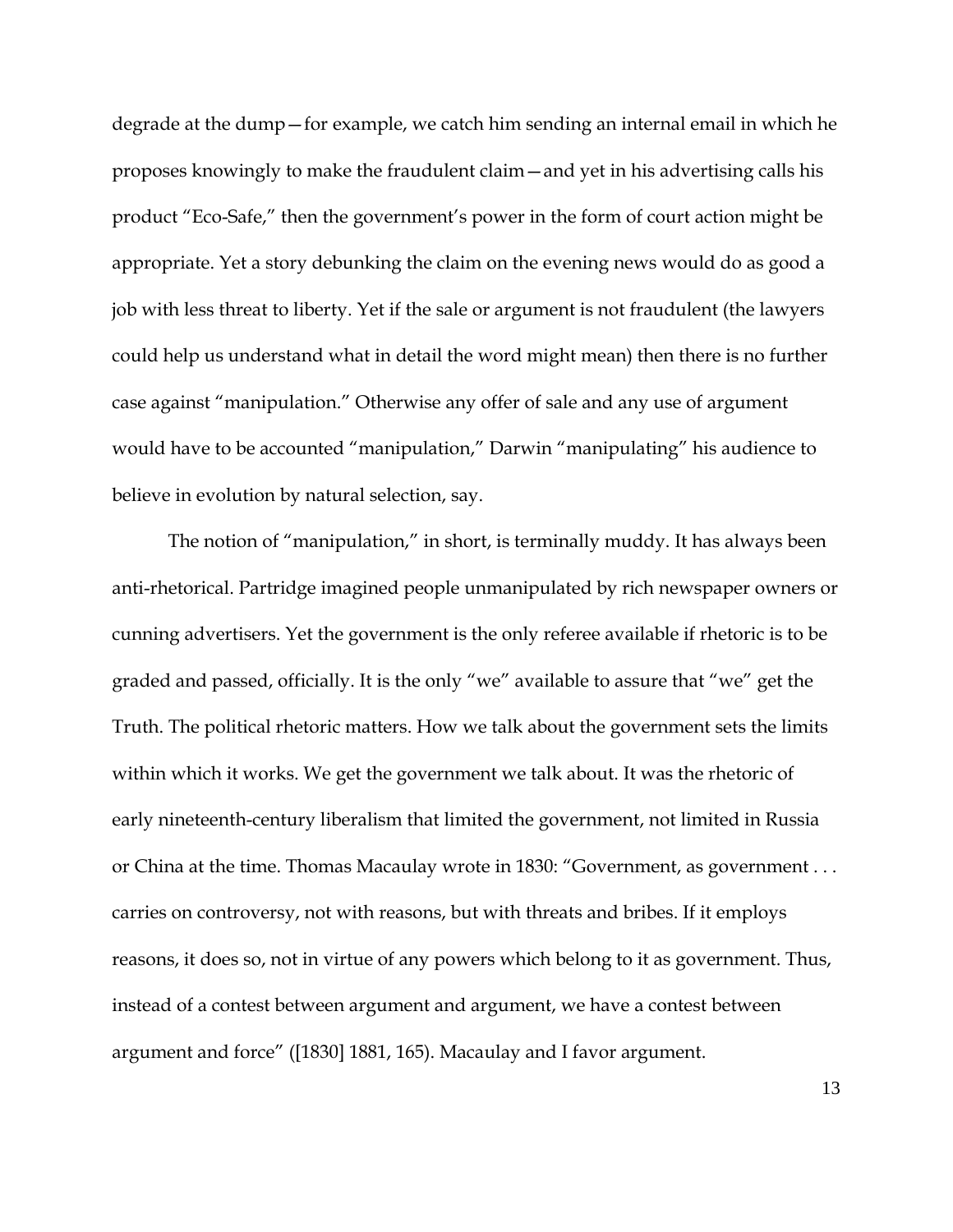The monopolist of force, which is to say the government, is not a good referee of arguments. Berlin declared, taking the voice of Kant, that "to manipulate men, to propel them towards goals which you—the social reformer—see, but they may not, is to deny their human essence, to treat them as objects without wills of their own, and therefore to degrade them" (137). Compare Smith on the illiberality of social engineering, moving people like chess pieces. The question is what to count as "propelling." You can propel with an argument or with a pistol. The government has an interest in regulating pistols, that is to say, physical coercion. But it cannot, with justice, regulate argument, short of provable fraud.

Anti-rhetorical thinking, in ancient times the dogma that truth is transcendental and in modern times the dogma that truth is ideological, claims that the persuasion (*peithos*) of free men is merely another coercion. Plato again is the leading figure in the unhappy separation of belief (*pistis*; or *doxa*, mere things heard, common opinion) from knowledge (*episteme*; or *eidenai*, the thing seen):

> Socrates: Would you like us then to posit two types of persuasion, one providing conviction without knowledge, the other providing knowledge?

Gorgias: Yes, I would.

Socrates: Now which kind of persuasion does oratory produce in law courts, . . . ? The one that results in being convinced without knowing or the one that results in knowing?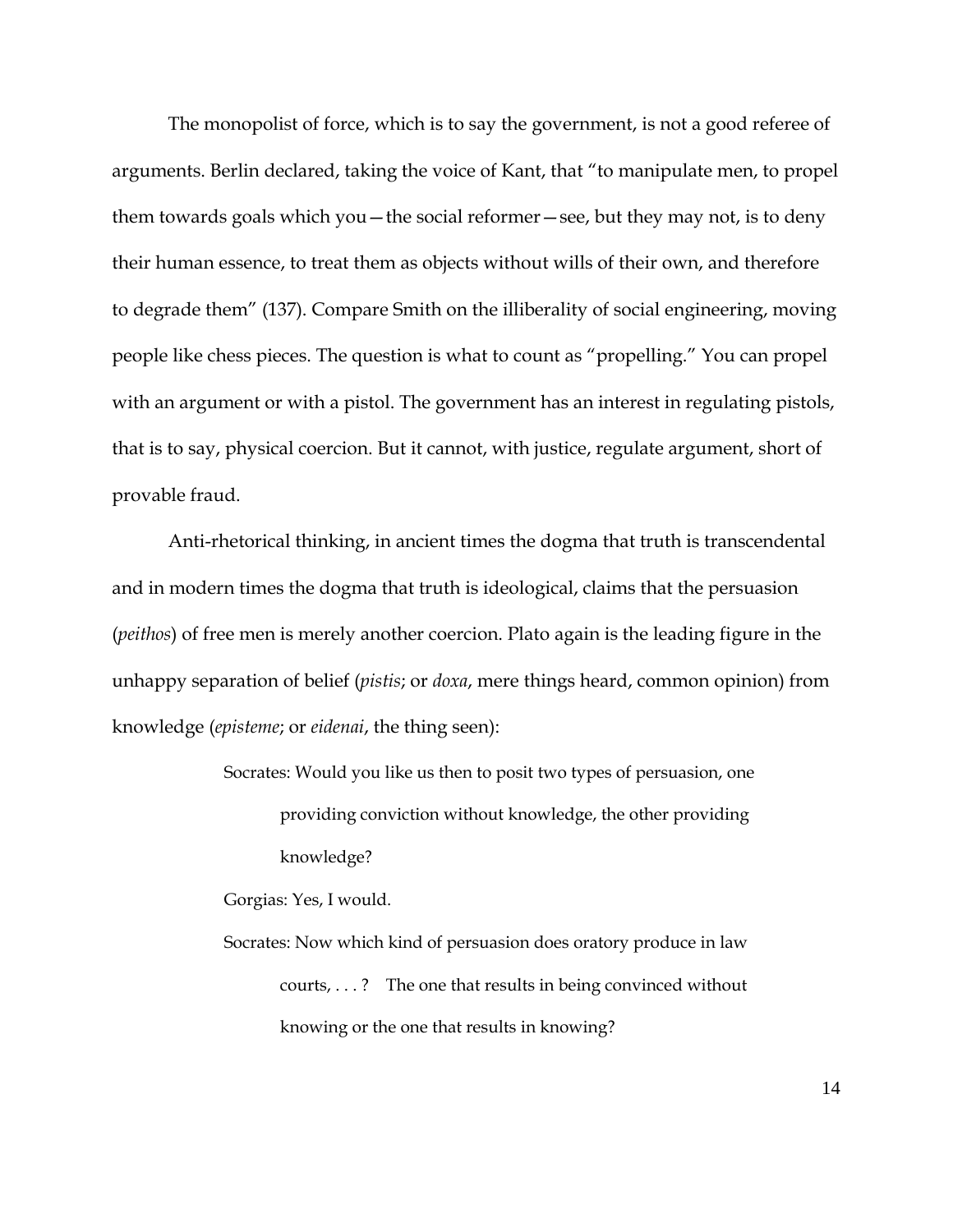Gorgias: It is obvious . . . it's the one that results in conviction (*pisteuein*).

## *Gorgias* 454e in Plato 1997, 800.

The truth/opinion dichotomy in Plato reflected a grammatical fact in Attic Greek. Phrases like "I see or know that . . ." took a different construction than phrases like "I have heard or am of the opinion that . . ." Mere persuasion was treated in Plato's Greek as a grammatical category different from physical witnessing and was therefore easily construed as less privileged knowledge than witnessing. The social matter of conversation must yield, concluded Plato by his very choice of language, to what I solipsistically can spy with my little eye. Truth in Plato's eyes is *happily* coercive, the residue that is seen to be left after the skeptical refutation of all mere opinion: "What's true is never refuted" (*Gorgias* 473b in Plato 1997, 817). "You are trying to refute me in oratorical style, the way people in law courts do. . . . This 'refutation' is worthless, as far as truth is concerned" (471e in Plato 1997, 815-816). And, most aristocratically, "the majority I disregard" (474a in Plato 1997, 818). In the *Phaedrus* and in most of his other dialogues he takes up the theme. No one in a court "cares at all about the truth.... They only care about what is convincing. This is call 'the likely'" (*Phaedrus* 272e in Plato 1997, 549). Sneer, sneer.

Plato and the modern demand for "unmanipulated" truth certified by the government are deeply illiberal.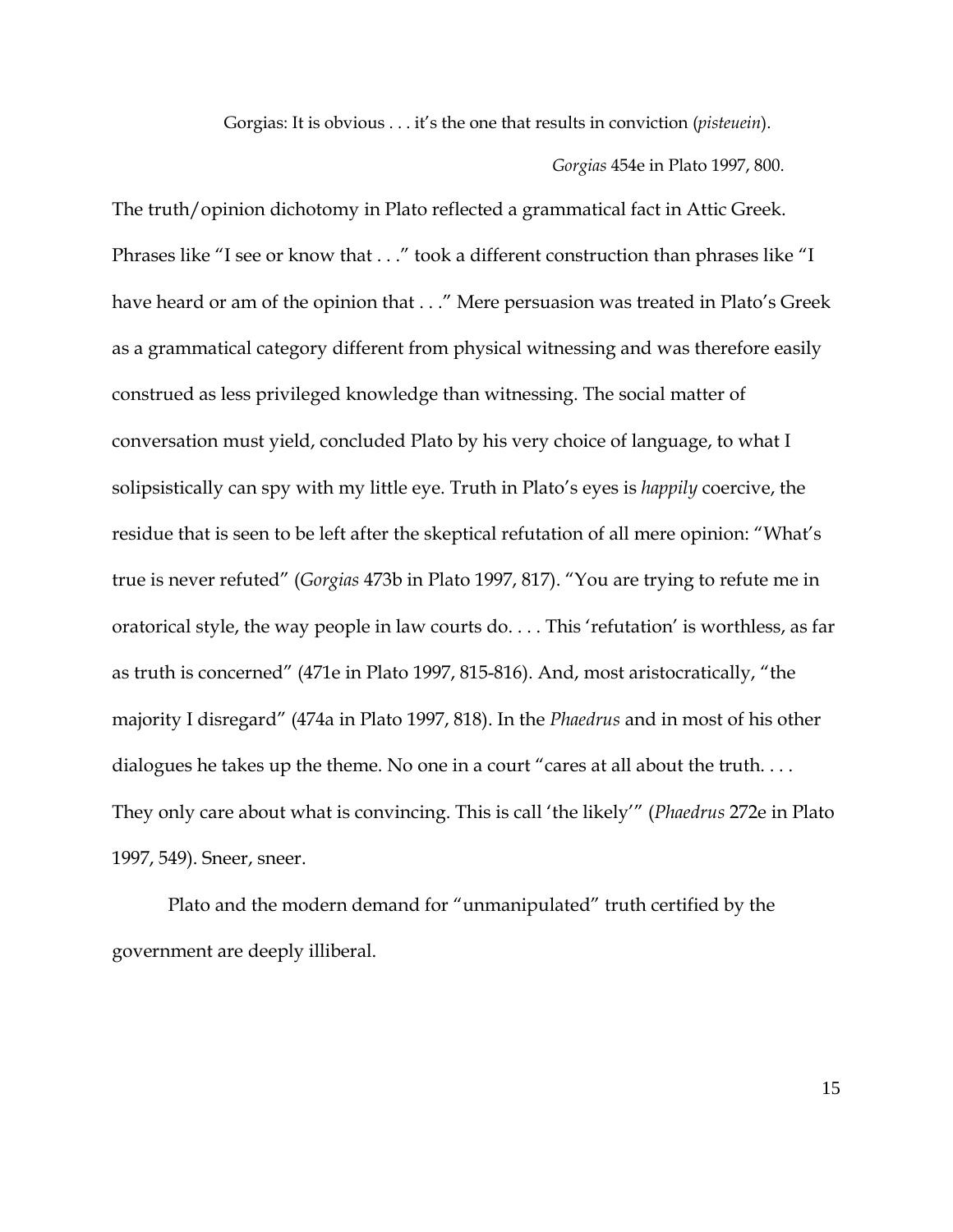### **Rhetoric Is Not Merely Bullshit, and Saying So Kills Liberalism**

In modem times, the corresponding obstacle to properly rhetorical thinking is vulgar Marxism. It is not confined to Marxians. A leading American vulgar Marxian among economists was the Nobel laureate George Stigler (1911–1991). Vulgar Marxism rests on the Ideological Postulate, which the critic Wayne Booth called "motivism"—the argument that I need not attend to your argument but only to the motives for your argument, since after all you are in the grips of your ideology (Booth 1974, 24). The old turn in Communist rhetoric is "It is no accident that Comrade Trotsky advocates world revolution. After all, he is in the pay of anti-Soviet agents." Persuasion is supposed to come always from one's class or pocketbook, not from listening to the arguments. Modems in the West, like ancients for a quite different reason, are strangely suspicious of argument. Perhaps the suspicion arises from our experience as children being outwitted by argument-waving adults. Even academics will seldom acknowledge arguments with which they do not already agree. Those others have their paradigm, they say, we have ours. What's there to *argue* about? They are idiots, we are pure.

The Ideological Postulate, that is, has poisoned even scientific conversation. The Postulate is well expressed by Partridge (1967): "In modern societies manipulation in various forms is at least as important as the processes we normally identify as coercive. It is well known that, within a society, a group of men may enjoy such control over property or the means of production, or over an educational system or the media of communication, that they are able to determine within a fairly narrow range the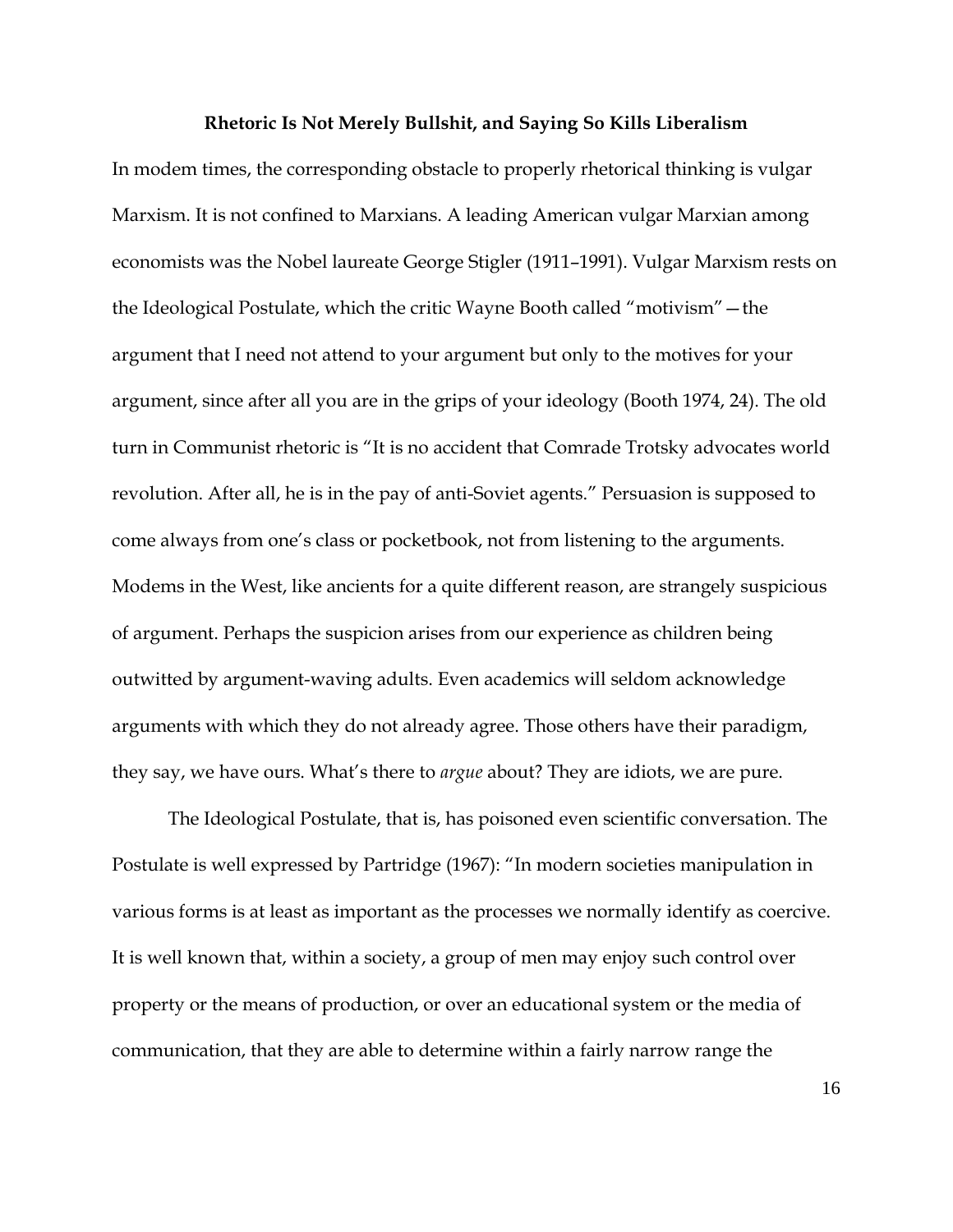alternatives between which their fellow citizens can choose" (223). Partridge knows for sure that the Postulate entails an active government to deliver "freedom from want" and "freedom from fear" (224, col. 1) and now "freedom from rhetoric."

But the Postulate is empirically faulty. It embodies a notion that communication is unusually persuasive in the modern world, that governmental propaganda works, that advertising is what keeps us all rich by having us run in a squirrel's treadmill of consumption. Journalists and other media personalities like to introduce themselves as a new and all-powerful corps of persuaders. But in fact, the greeklings who listened to wily Odysseus in council were no less under the spell of language. Humans just are. There is nothing particularly modern about the spell of persuasion, for good or ill. To see one's children watching advertising on television, and to see them develop through ages three to twelve from gullibility to disappointment to skepticism and finally to sarcasm, is to become educated in the limits of false persuasion. The endlessly prospering television program "Saturday Night Live" lives on raucous satire about its own medium, appealing most to the television generation.

The trouble with philosophical claims to assure the Truth is that the only alternative to persuasion is direct coercion. Exaggerating the power of persuasion is the first step towards replacing persuasion with coercion. The attacks on advertising in the United States since the 1920s have yielded a widespread opinion that advertising is magically powerful, and that therefore the government must step in to tell us what is true. But if advertising were as powerful as J. K. Galbraith and Vance Packard claimed,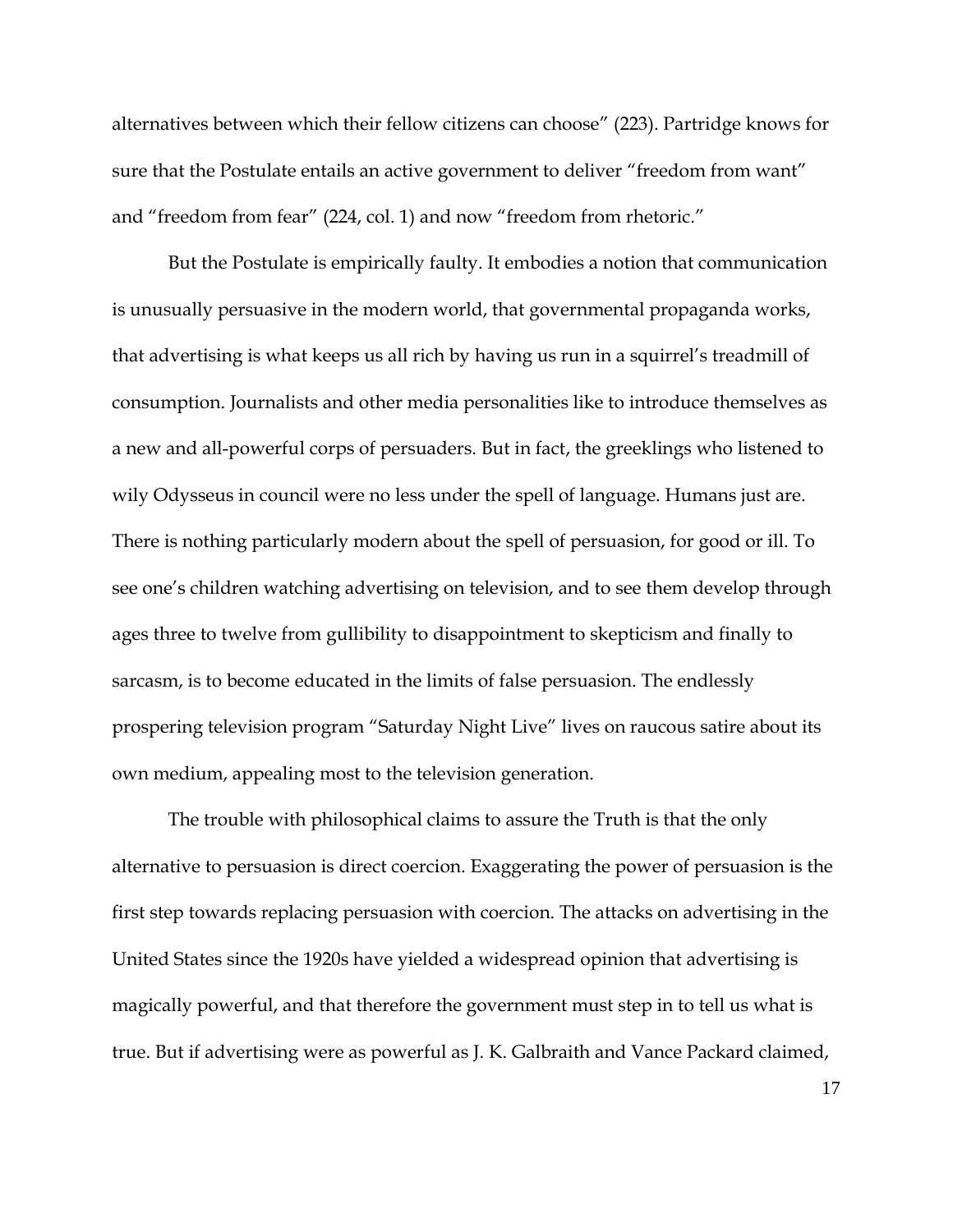then the advertisers would of course be fabulously rich. The frequent failures of both the Allied and Axis propaganda machines, even when not offsetting each other with claim and counterclaim, suggests that people are in fact less gullible than the critics of commercial free speech believe (see Fussell 1989, chronicling the cynicism of American soldiers about propaganda aimed at their morale). Propaganda about the nature of man under socialism did not persuade Eastern Europeans, despite a four-decade run through every means of rhetoric (and in Russia a seven-decade one).

Manipulation is oversold. That is good news, because, to repeat, there is no acceptable alternative in a free society to persuasion. Likewise, I am suggesting, in markets. My colleague Ralph Cintron points to rhetoric as a "storehouse of social energy," inspiring people (again, for good or ill) to this or that action. He and I agree deeply that the energetics of rhetoric is unpredictable, because speech is. That is its danger and its creativity. Likewise in the economy. The economy does not work through capital (McCloskey 2016). It works through discovery, of a better way. Thus free speech.

The alternative to persuasion is displayed in Thucydides' dialogue at Melos, in which the Melians try to use the conventions of persuasion with the now all-powerful Athenians. The Athenians, though claiming the ethical high ground of a free people governed by persuasion, spurn the Melians' attempt to use the Athenians' own theory to defend themselves from brute force. We are the stronger, the Athenian delegation notes, in the style of vulgar (and even not so vulgar) Marxians. So shut up. Surrender or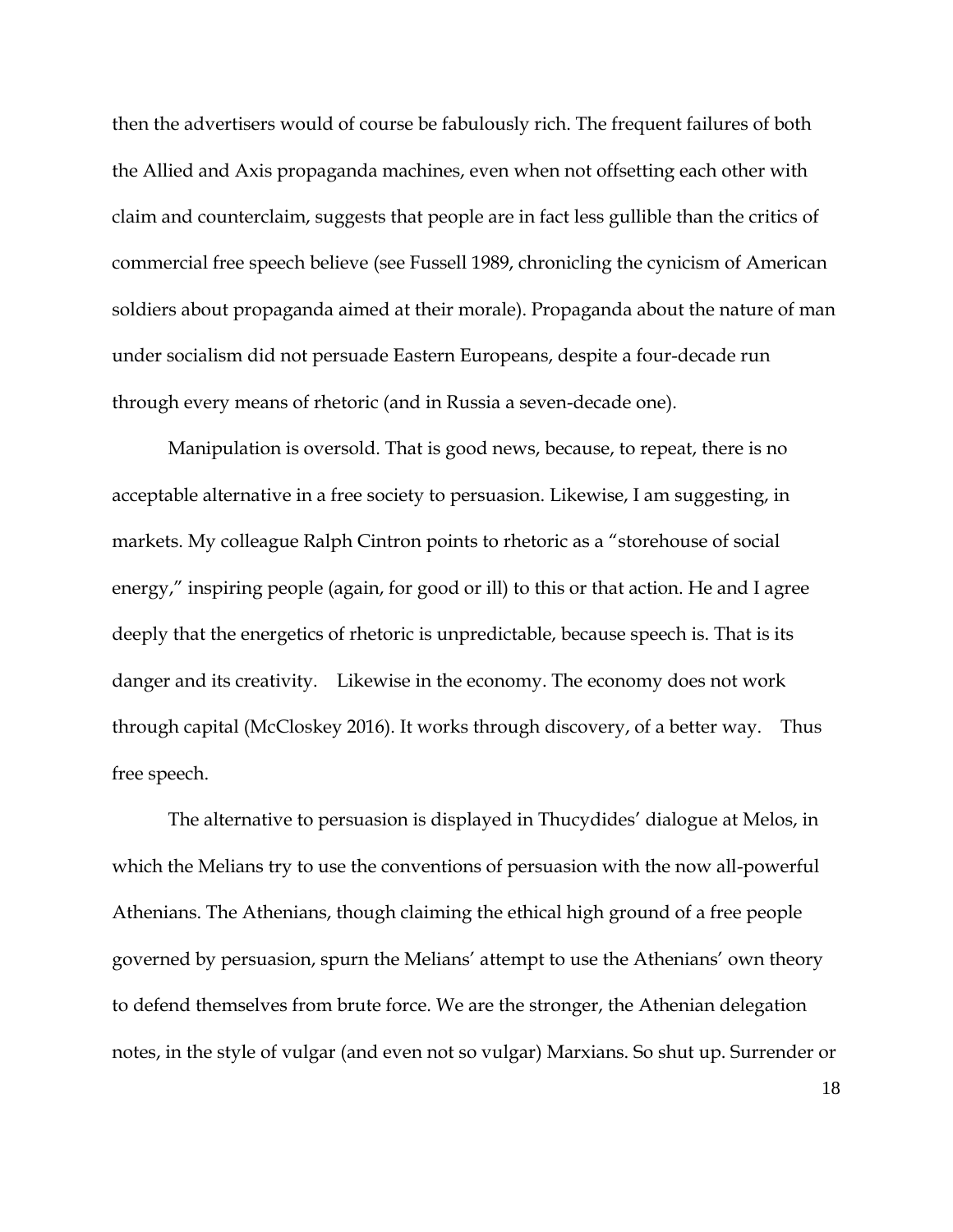die. The Melians do not surrender, and in the next season of campaigning the Athenians kill all the men and sell the women and children into slavery. The refusal of the Athenians to enter a persuasive discourse that they themselves had invented signaled their decay (White 1984, 76–80).

There are only three possibilities. Either you have been persuaded of something or you have been coerced or you have not considered the question at all and have adopted whatever opinion springs first to mind. The free person resists coercion and spurns unconsidered opinion. Berlin quotes a revealing dilemma put by Comte, who like Plato and the rest in the anti-rhetorical tradition was quite certain he had his hands on the eternal absolute: "If we do not allow free thinking in chemistry or biology, why should we allow it in morals or politics?" Why indeed? It is what is wrong with the notion that we can ascertain a Truth which all must obey. We are right to try to persuade each other and right to ask for an audience. But we are not right to contemplate "allowing" free thought and speech, as "allowing" free trade and innovation, as some sort of entertaining luxury inessential to our lives.

As Berlin pointed out, Comte's question exposes the rot in political rationalism that is, in Platonism: "first, that all men have one true purpose; second, that the ends of all rational beings must of necessity fit into a single universal, harmonious pattern, which some men are able to discern more clearly than others; third, that all conflict . . . is due solely to the clash of reason with the irrational" (154). He explains that the "rule of experts" comes from the argument (prominent in Plato) that my "real" self must be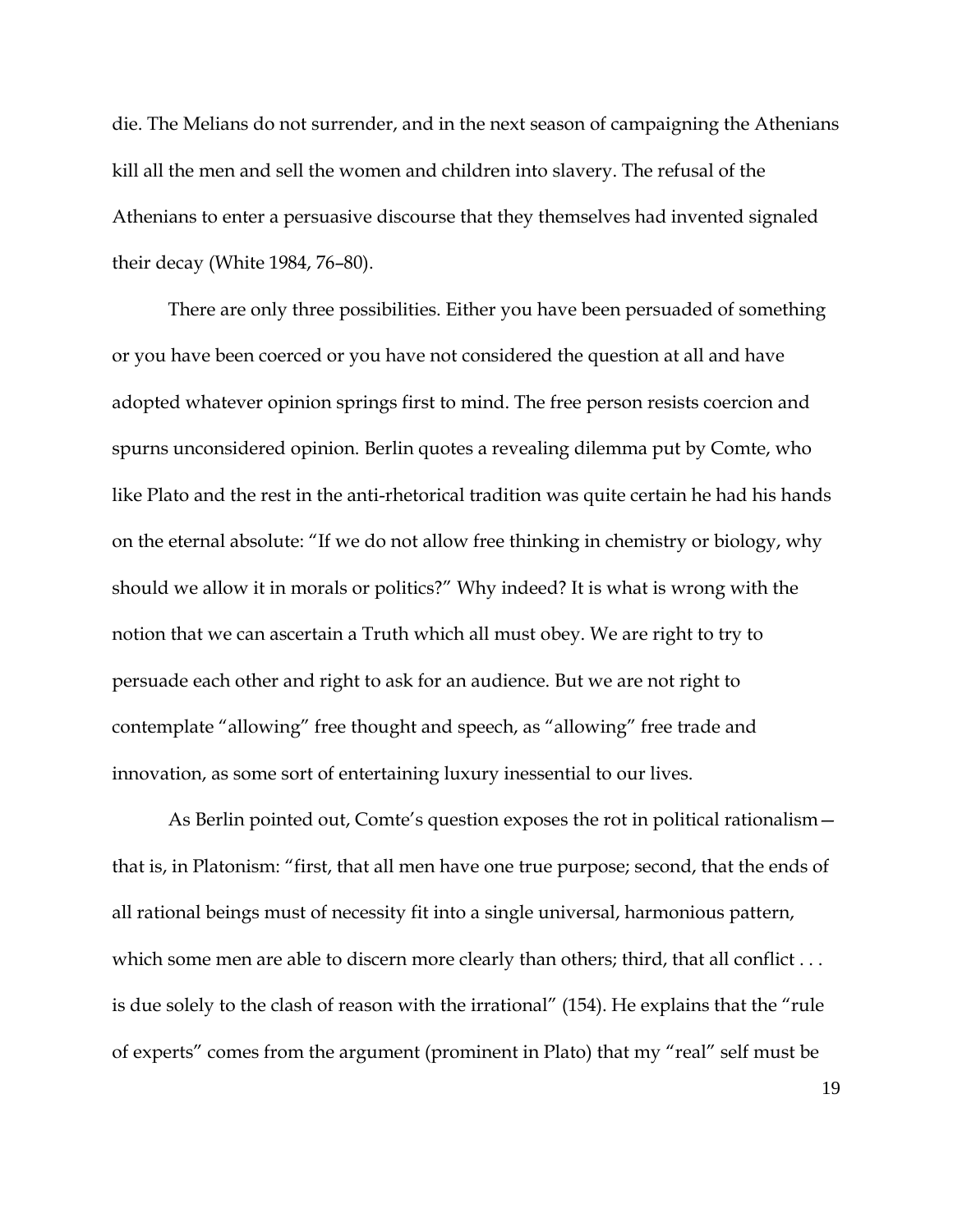rational and "would" want me to obey the guardians or confess in a show trial or vote Republican—the general will and the social contract yet again. The expert therefore, in my own real interest, issues the order for my execution. One is reminded of the procedures of the Spanish Inquisition, the very model of paternal expertise. When a Jew under torture had renounced his religion he was baptized and immediately executed, as ready now to enter Paradise.

The claim to do for others through the government what they cannot do for themselves justifies social engineering, seeking positive liberty and ignoring negative. As the philosophical economist Frank Knight noted a long time ago, the rhetorical contradiction in the idea that we can be helped by social engineers: "natural science in the 'prediction-and-control' sense of the laboratory disciplines is relevant to action only for a dictator [the Latin of the word means 'speaker'] standing in a one-sided relation of control to a society, which is the negation of liberalism—and of all that liberalism has called morality" (Knight 1929, 18).

The liberal doubt by Knight, Berlin, and me that we have the knowledge necessary for prediction and control should not be replied to, as it often is by absolutists, as "relativism" or "irrationalism" or an advocacy of "anything goes." A modern student of the sophists noted that "The time is surely long past when the rejection of any transcendent reality can be taken as evidence that the search for truth has been abandoned" (Kerferd 1981, 175; cf. Fish 1994, 10, 49). A claim that one has found the way to determine a transcendent Truth diverts effort from the search for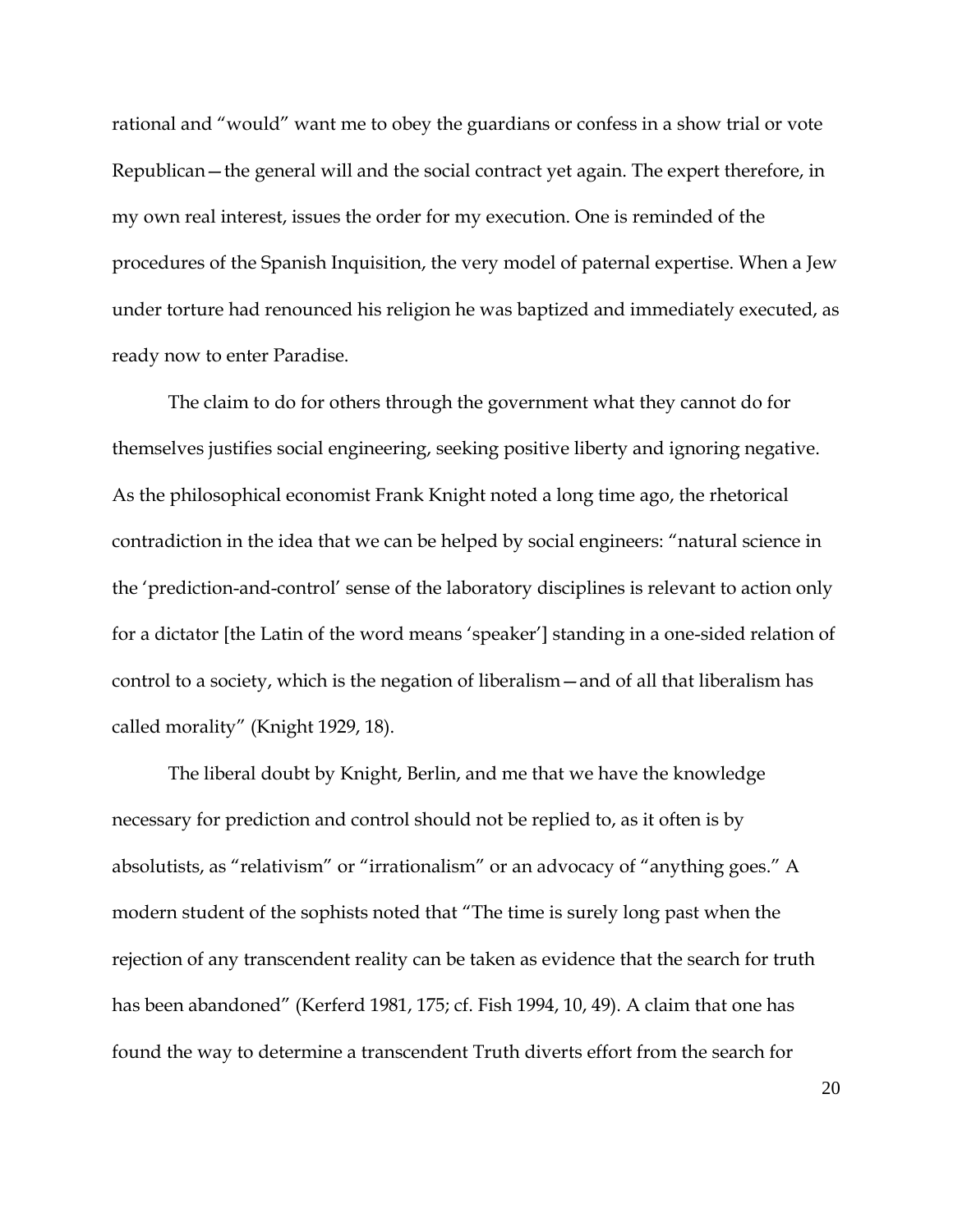terrestrial, small-t truth. Such a claim is the intellectual's substitute for theism. Only in God's eyes is the Truth settled now and forever.

The best defense we have against bad arguments is the ability to see through the staging of the Nuremberg Rally or the doctoring of spin. Rhetorical self-consciousness the ability to "toggle" between looking at and looking through a text, as the literary critic Richard Lanham puts it—is the best defense we have yet devised for what we value. It's a shabby thing by the standard of the Platonic forms or natural right, I admit, with their lovely if blinding uniformity of light. But it's all we've got.

Like democracy, which it defends, and the market, to which it runs parallel, rhetoric is the worst form of wisdom, except those others that have been tried from time to time. In other words, if we break argument into rhetoric and dialectic (here even Aristotle erred), the dialectic takes immediately a falsely superior position. Lanham's toggle is always Off.

The move is assured by the long and lunatic fascination with certitude since the Pythagoreans showed by force of reason that not all numbers between 0 and 1 can be expressed as the ratio of two whole numbers. The actual human argument of law courts is downgraded to mere persuasion or politics or advertising or teaching or something else without the dignity of Truth Saying. The actual human argument of scientific laboratories and blackboards is elevated to Scientific Method, beyond rhetorical scrutiny. (It is one reason for the Law of Academic Status: the most useful teaching, such as freshman English or education, has the lowest status, with offices down in the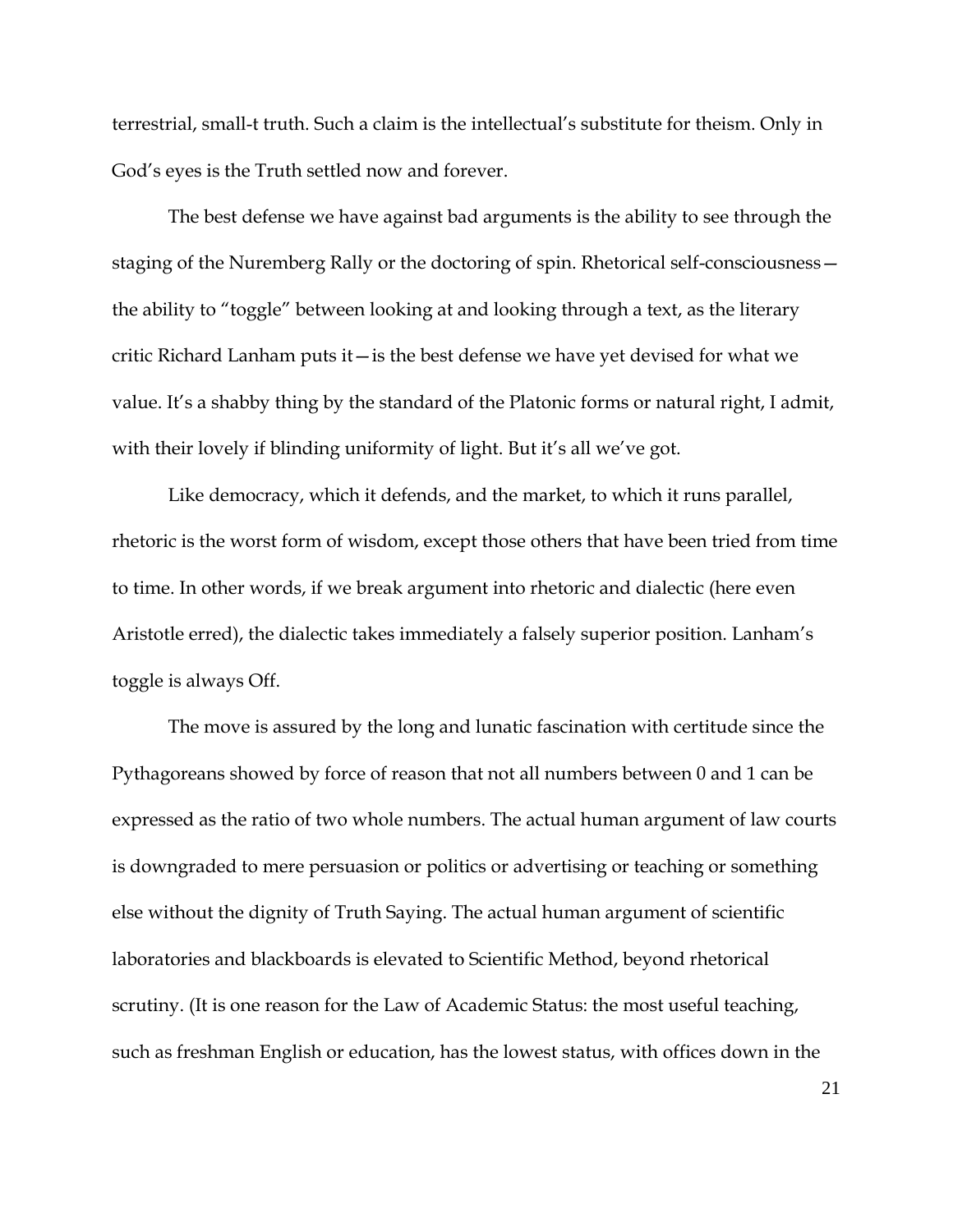basement.) Philosophers and scientists, believing themselves in possession of certitude, never requiring a toggle, are encouraged to sneer. Planners and politicians, believing themselves in sight of utopia, are encouraged to ordain. It is not an encouragement either needs.

The missing ingredient in humane liberal thought, I am arguing, is rhetoric. As John of Salisbury wrote eight centuries ago in its defense: "Rhetoric is the beautiful and the fruitful union between reason and expression. Through harmony, it holds human communities together" (quoted in Vickers 1989, 30). The noncoercive act is persuasion, from Latin *suadeo*, having the same Indo-European root as English "sweet." The audience rules, and is democratic. It is a matter of who's in charge. "Convince," on the other hand, means in Latin "defeat utterly."

The war-embittered men of the seventeenth century revived Plato's search for certitude. Putting Nature to the rack and proving theorems beyond excoriating doubt are the ambitions of men who would abandon harmonious persuasion in favor of a lonely and for the most part pointless certitude. In Hobbes's view, geometry was "the only Science that it hath pleased God hitherto to bestow on mankind" (Hobbes [1651/1668] 1909–14, Chap. 4: Of Speech, 12). Free persuasion by contrast, I have noted, following Smith, shares numerous qualities with free exchange. Speech is a deal between the speaker and the audience. The authoritarians scorn it. Eric Hoffer, the San Francisco dockworker and sage, was walking back to the city after being paid off for some fruit-picking. As he tramped along the highway, wishing he was on a bus, he saw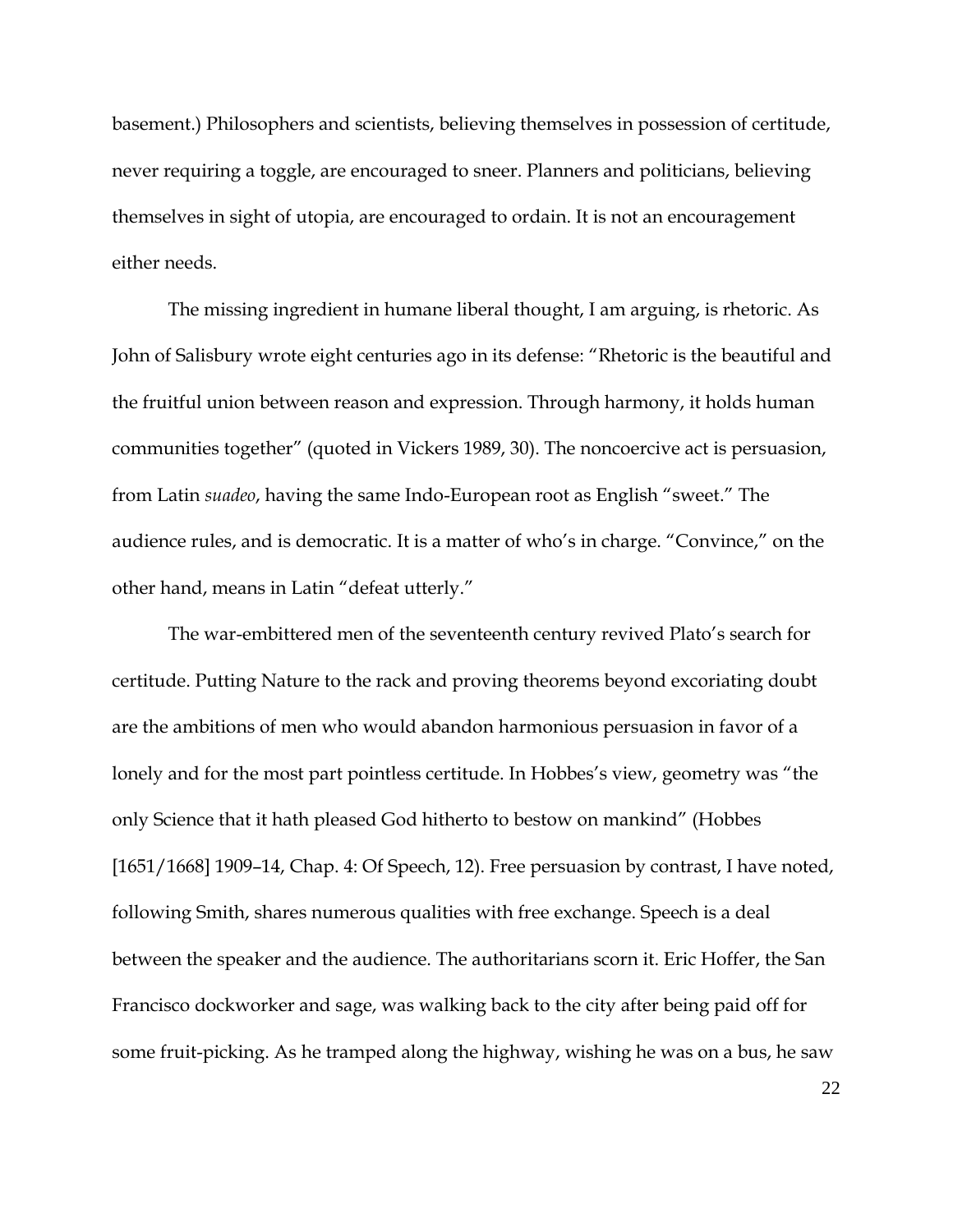one coming a way off. No bus stop was in sight and his tattered clothing was not going to persuade the driver to stop. Inspired, he pulled out his fresh wad of dollar bills and waved them at the approaching bus. In good market-directed fashion, the driver stopped and took him to San Francisco. The money talked. He was persuasive. Not coercive.

Exchange is symbolic speech, protected in the ideal speech community. Persuasion and exchange share a unique feature as devices of altering other people's behavior in that the people thus altered are *glad* the offer was made. Not so of coercion. It is not surprising to find aristocratic Plato equally outraged at the "flattery" of *hoi polloi* by democratic orators and at the taking of fees by the professors of oratory. In the *Republic* he showed, consistent with his sneers at persuasion, that he was opposed to free exchange as well.

Liberty depends on—indeed is the same as—Habermas' ideal speech situation. Liberty has a rhetorical definition. It is why liberty of speech and liberty of expressions analogous to speech, such as offers of money or burnings of flags, are foundational. Academic life itself, which should approximate the ideal speech situation, commonly falls short in ideal liberty of speech. Bad rhetorics, such as those of a mindless positivism or a mindless Marxism or a mindless conservatism, block free inquiry (though by no physical coercion, usually). A good rhetoric conforms better than does modernist science or the other faiths in certitude to our shared vision of the good society, conforming better to pluralism and the negative liberty that defends it.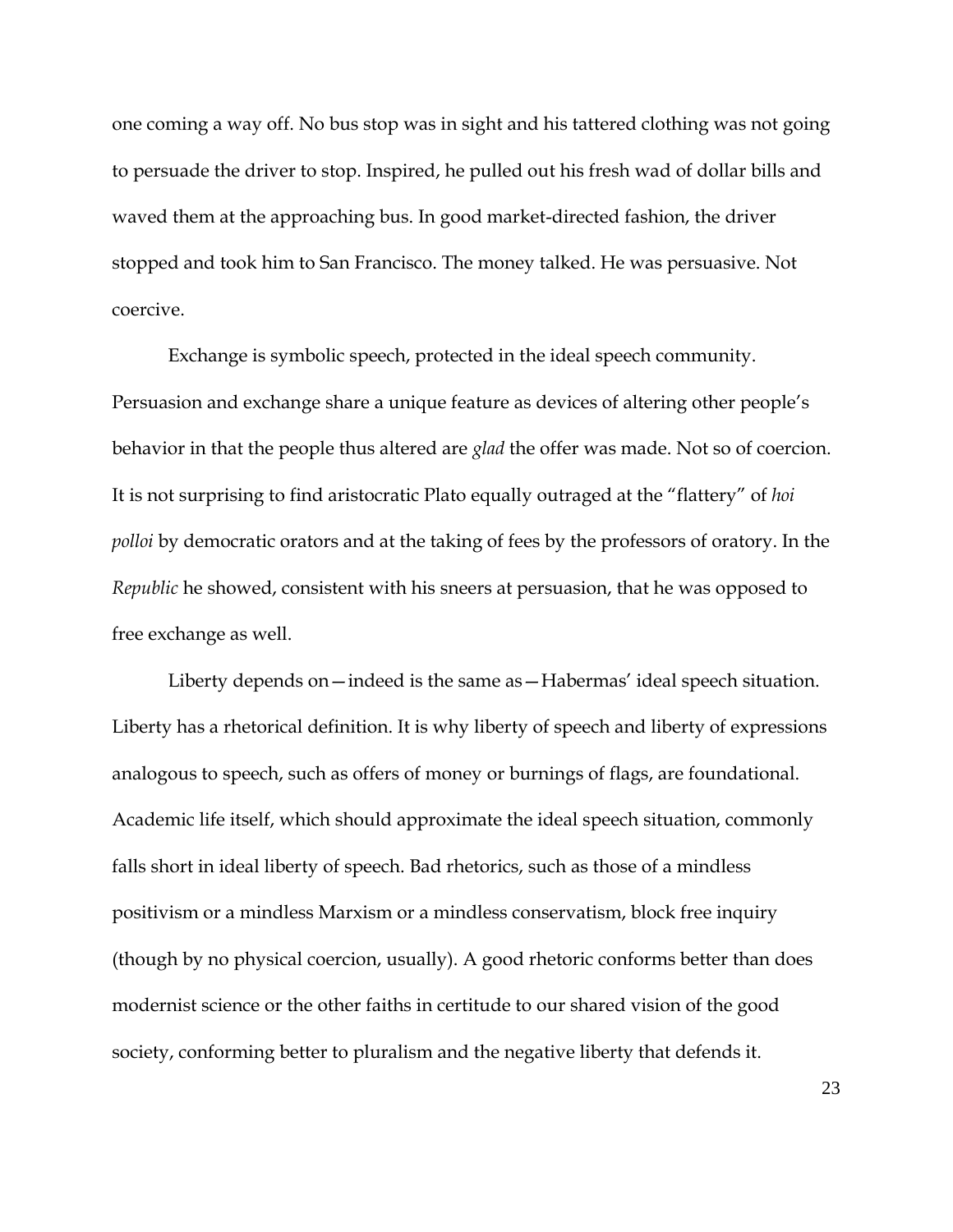Machinery for the making of constitutions and the revealing of preferences lack point if the society in which they are installed is one in which honest rhetoric is made impossible. If no one can be persuaded, we are alone.

What is most wrong with Charles Taylor's argument against negative liberty, and with similar arguments by people after Mill appropriating the title of liberal but adopting illiberal rhetoric, is that it is an end-state theory of liberty rather than a procedural theory. It focuses on what people come to be at the end of the game rather than on the ethics by which they can change themselves along the way. One might reply, so much the better for modem left progressivism: it gets right to the point, achieving at a stroke the desirable end state, positive liberty, launching direct wars on poverty. But it gets to the point in the same sense that state-provided education gets to the point. Is there an argument that education makes for better humans? Well, then, let the government provide it. Such a statist conclusion does not of course follow (as Milton Friedman so long argued).

Taylor laments that we lose in the liberal, negative, physical-coercion definition of liberty "some of the most inspiring terrain of liberalism, which is concerned with individual self-realization" (Taylor 1979, 193). I wish left progressives would rethink their affection for such terrain, in view of its consequences in demoralizing the poor and enriching the rich. Hardnosed political economists want to get beyond reason and speech, which they view as mere verbiage, to something more real underneath. The real, they think, will be manipulable, the levers of history. The point, they say, is not to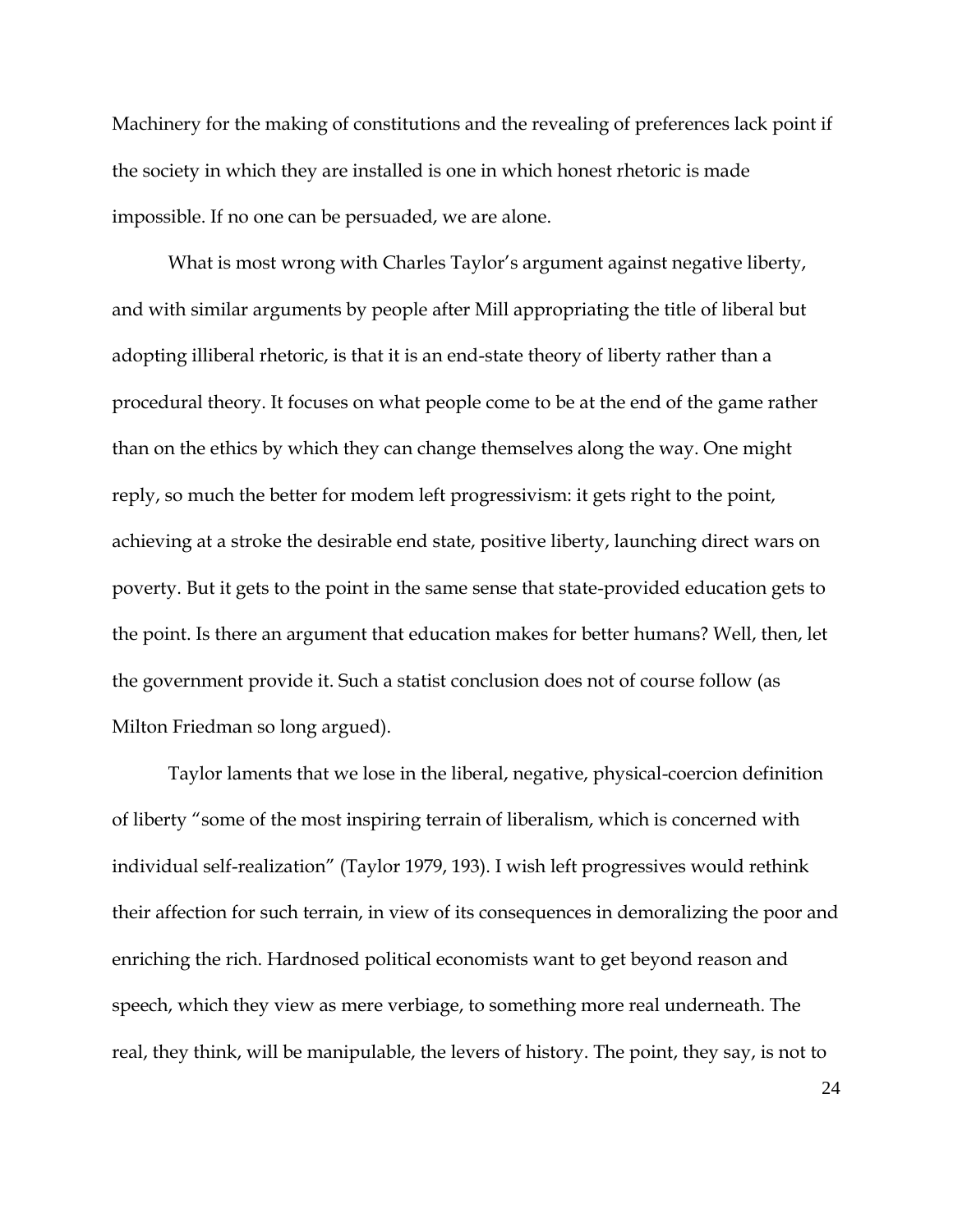say, but to change it. The words of politics are just talk. We Marxians or anti-Marxians know that talk means nothing. When I hear the word "talk" I reach for my wallet.

On the contrary, though, talk is the main asset of a political culture, as durable as any of its bronze and pyramids. When "words lost their meaning," the Athenians were doomed (White 1984). Indeed, institutions consist largely of ethical agreements about how to talk. The agreement in the House of Representatives is that all remarks are addressed to the Speaker. The agreement in a corporation is to talk like you agree with the corporation's purpose. The agreement in universities recently is that leftist faculty and students do not need to articulate their reasons. Markets in particular live on people's tongues, which therefore must be free to wag. A calculation of the amount of time business people spend talking to suppliers, employees, bankers, customers, and each other would show that the economy is largely a rhetorical affair, a matter of establishing ethos and in other ways persuading each other to cooperate. "Changing minds," we say, but by no violence.

Smith, the professor of rhetoric in the defense of liberty, opined that the propensity to truck and barter is "as seems more probable, . . . the necessary consequence of the faculties of reason and speech" (Smith [1776] 1976, 14; Chapter 2, Glasgow edition, 25). The line was no throw-away. In *The Theory of Moral Sentiments*, he carries on the analysis which in *The Wealth of Nations* belonged not to his subject to inquire: "The desire of being believed, the desire of persuading, of leading and directing other people, seems to be one of the strongest of all our natural desires. It is, perhaps,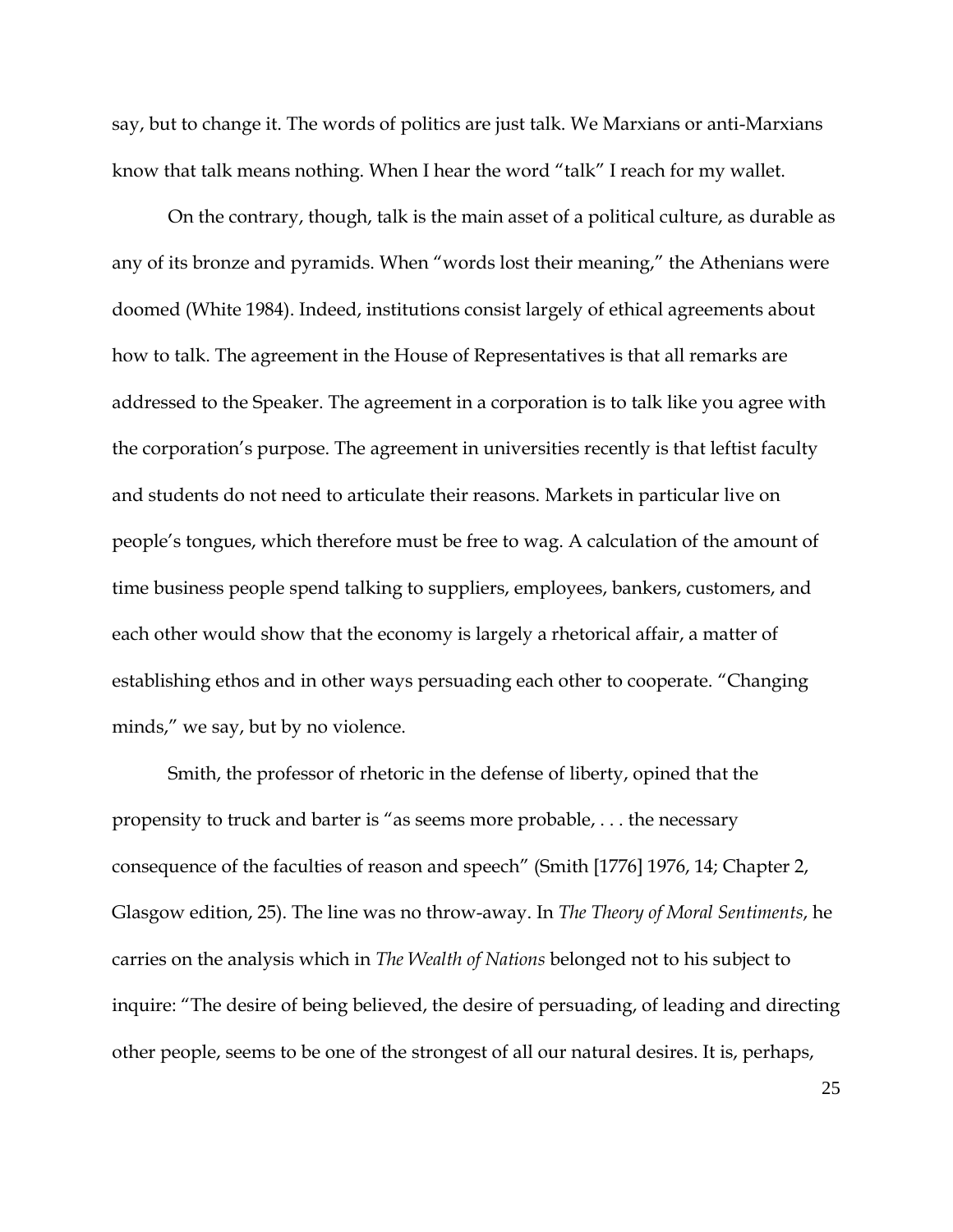the instinct upon which is founded the faculty of speech, the characteristic faculty of human nature" (Smith [1759 / 1790] 1982, 336). Frank Knight wrote in 1944 that "If men are to think critically and yet escape moral skepticism and a destructive relativism, they must have faith, on some ground, in the validity of thought and discussion. . . . Nothing properly called absolute truth is possible. . . . The highest certainty, beyond the direct awareness that thinking is a free activity, is that it takes place in social beings living in a social milieu, i.e., in connection with discussion" ("The Rights of Man and Natural Law," 295–96).

Such an emphasis on discussion and rhetoric is not, I repeat, anti-realist, or against small-r reality. The earth is still an oblate spheroid and the table still stands against the wall. But realism does not entail attributing nothing to the way we talk about politics or the economy. *Realpolitik* is not entailed by realism. It is a naive realist who thinks that being one requires him to scorn ideas. At the end of his *Dialogus*, written a century and a half or so after the death of the Roman Republic, Tacitus has the anti-democrat Maternus assert that

> great and notable oratory is the foster-child of license (which fools call liberty), the companion of sedition, a goad to the unbridled masses. . . . It does not arise in well constituted states. What Spartan orator have we heard of? . . . . Among the Macedonians or the Persians, or any race who have been content under settled rule, eloquence has been unknown. . . . The Athenians had a great many orators . . . and among them the people ruled. . . . Why bother with tedious orations to the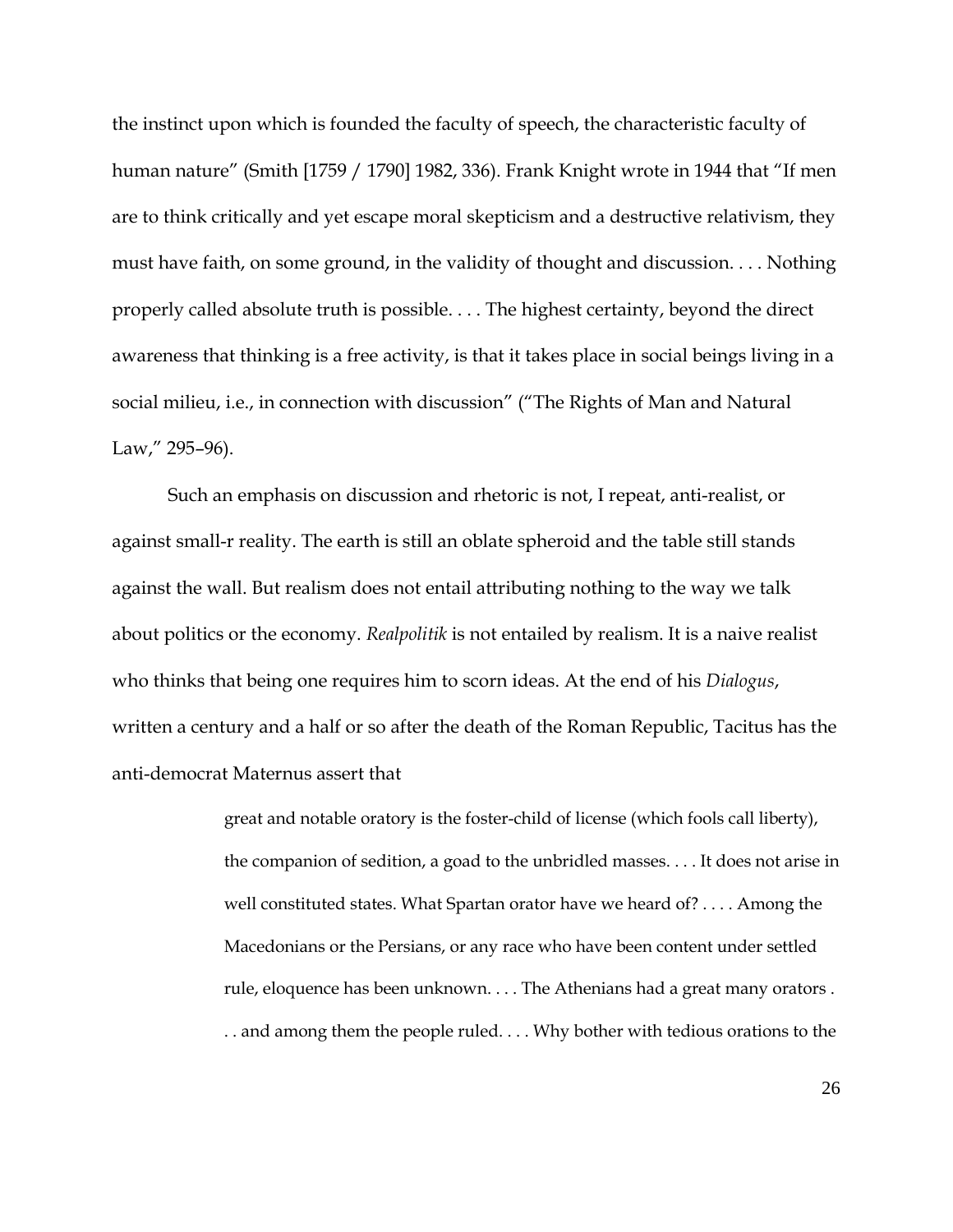mob when on matters of public policy it is not the ignorant many who deliberate but that One, the emperor, who is most wise? (38: 2–4)

True enough. Three cheers then for license, sedition, and the unbridled masses, if the alternative is Sparta or Imperial Rome or the People's Republic of China. A healthy tyranny, with nothing to be argued about, and no ideas to be concluded in the forum by mutual agreement, could dispense with the services of a Demosthenes, a Cicero, a Daniel Webster, or a Vaclav Havel, or for that matter Steve Jobs. When the government is well constituted and its subjects obedient, rhetoric and a free economy can die.

That puts the point of a humane liberalism well.

### **References**

Barry, Brian. 1965. *Political Argument.* London: Routledge and Kegan Paul.

- Berlin, Isaiah. [1958] 1969. Berlin, Isaiah. 1970. "Two Concepts of Liberty." 118-172 in Berlin, *Four Essays on Liberty*. New York: Oxford University Press 1969. From his inaugural lecture of 1958.
- Boaz, David. 2015. *The Libertarian Mind: A Manifesto for Freedom*. New York: Simon & Schuster.
- Booth, Wayne. 1974. *Modern Dogma and the Rhetoric of Assent.* Chicago: University of Chicago Press.
- Constant, Benjamin. 1988 (1819). "The Liberty of the Ancients Compared with that of the Moderns." Pp. 309-328 in Biancamaria Fontana, ed. and trans.. Benjamin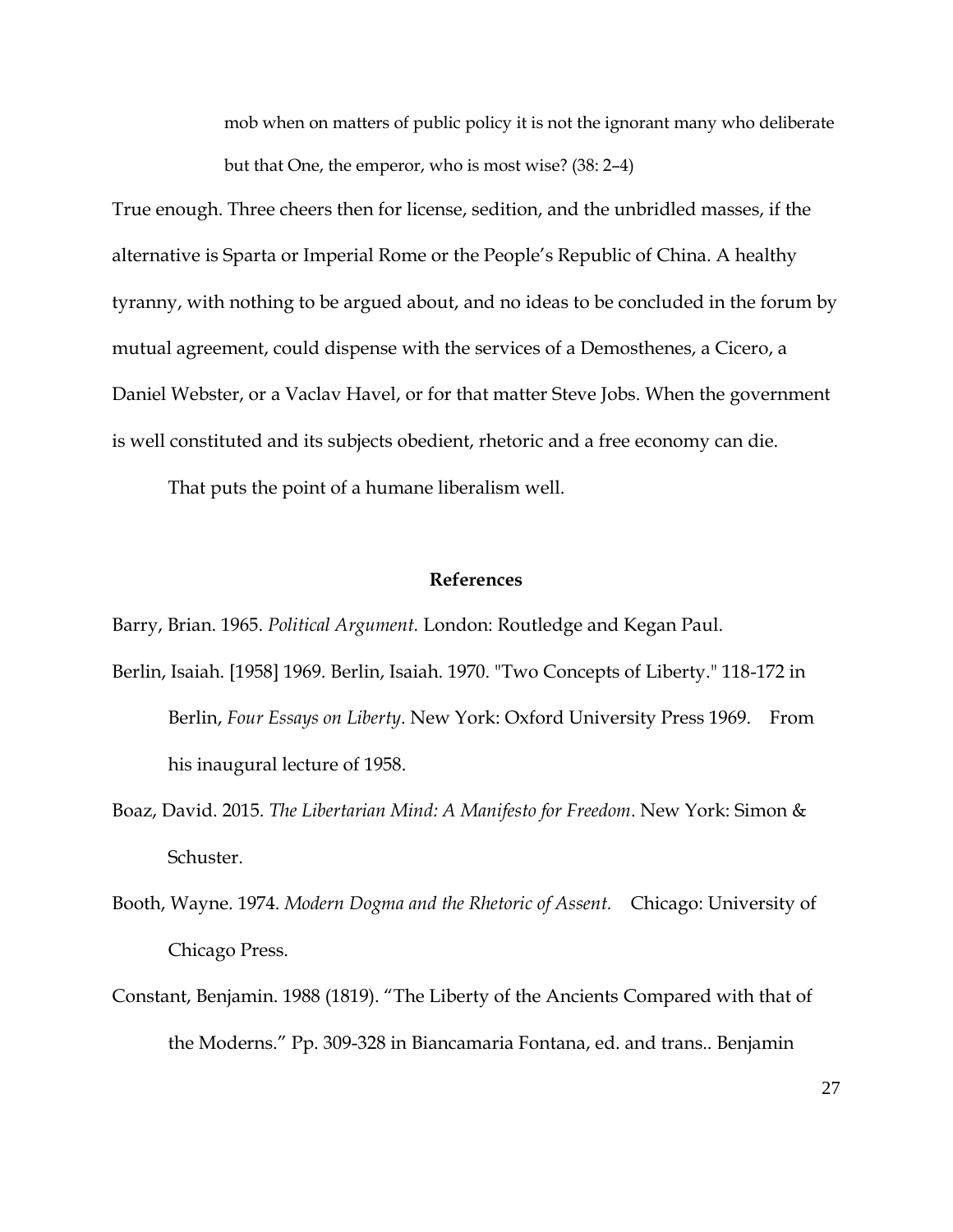Constant*, Political Writings*. Cambridge Texts in the History of Political Thought. Cambridge: Cambridge University Press.

Fish, Stanley. 1994. *There is No Such Thing as Free Speech: And It's a Good Thing Too*. New York: Oxford University Press.

Friedman, Milton. 1962. *Capitalism and Freedom*. Chicago: University of Chicago Press.

- Fussell, Paul. 1989. *Wartime: Understanding and Behavior in the Second World War*. New York: Oxford University Press.
- Hobbes, Thomas. [1651/1668] 1909-1914. "Of man, being the first part of *Leviathan*." In *The Harvard Classics*. Selected by Charles W. Eliot. New York: P. F. Collier & Sons. Online at: http://www.bartleby.com/34/5/4.html.

Kerford, G. B. 1981. *The Sophistic Moment*. New York: Cambridge University Press.

- Klamer, Arjo, and Deirdre Nansen McCloskey. 1995. "One Quarter of GDP Is Persuasion." *American Economic Review* 85 (May): 191–195.
- Knight, Frank. 1929 (1947). "Freedom as Fact and Criterion." 1-18 in *Freedom and Reform: Essays in Economics and Social Philosophy*. NY: Harper and Row (reissued 1969 by Port Washington, NY: Kennikat Press).

------- 1936 (1947). "Pragmatism and Social Action." 35-44 in *Freedom and Reform*.

- ------- 1944 (1947). "The Rights of Man and Natural Law." 262-300 in *Freedom and Reform*.
- Lanham, Richard A. 1993. *The Electronic Word: Democracy, Technology, and the Arts*.

Chicago: University of Chicago Press

Lincoln, Abraham. 1864. "Address at a Sanitary Fair." Baltimore. April 18. At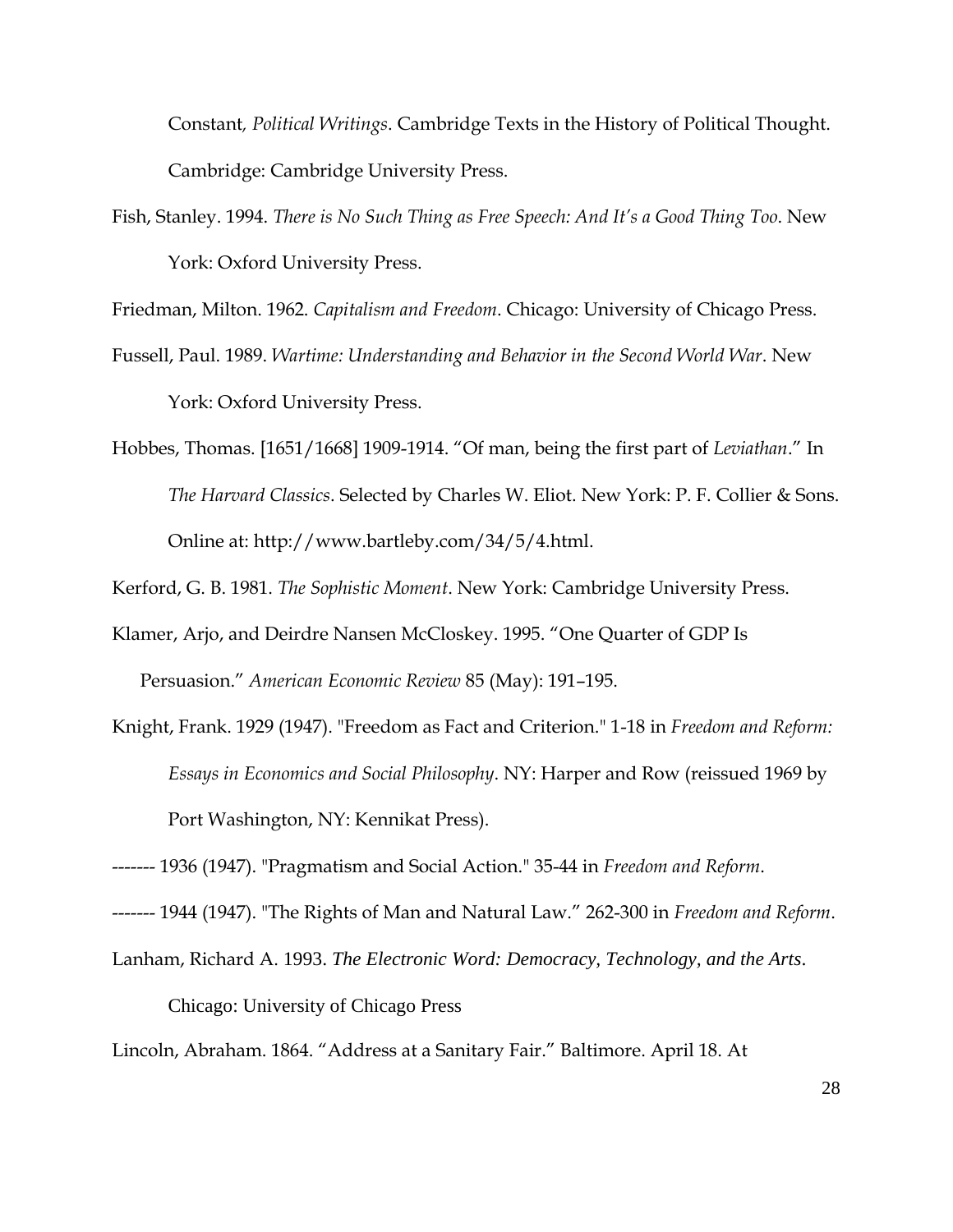[thttp://teachingamericanhistory.org/library/document/address-at-a-sanitary](http://teachingamericanhistory.org/library/document/address-at-a-sanitary-fair/)[fair/](http://teachingamericanhistory.org/library/document/address-at-a-sanitary-fair/)

Macaulay, Thomas B. (1830 1881). "Southey's Colloquies." *Edinburgh Review*, reprinted 1860 in *Macaulay's Essays,* 132-187. Boston: Riverside Edition, 1881, vol. I, Chp. ii.

Nozick, Robert. Anarchy, State, and Utopia. New York: Basic Books, 1974.

- Partridge, P. H. 1967. "Freedom." In *The Encyclopedia of Philosophy*. Paul Edwards, ed. 3222-3223. London and New York: Macmillan
- Peacock, Alan. 2008. "Economic Freedom." In *The New Palgrave: A Dictionary of Economics.* Edited by Steven N. Durlaf and Lawrence E. Blume. London: Palgrave-Macmillan,
- Plato. 1997. *Plato: Complete Works*. Edited with Introduction and Notes by John M. Cooper. Indianapolis: Hackett Publishing. Of which *Sophist*, pp. 235-293 trans Nicholas P. White; *Phaedru*, pp. 506-556, trans. Alexander Neymanas and Paul Woodruff; *Gorgias*, pp 791-869, trans. Donald J. Zeyl.
- Ryan, Alan. 1987. "Liberty." Article in The New Palgrave: A Dictionary of Economics. London: Macmillan.

Smith, Adam. [1759 / 1790] 1982. *The Theory of Moral Sentiments*. Glasgow edition. Edited by D. D. Raphael and A. L. Macfie. Oxford: Oxford University Press. \_\_\_\_\_\_. [1762-63, 1766] 1978, 1982. *Lectures on Jurisprudence*. Glasgow edition. Edited by R. L. Meek, D. D. Raphael, and P. G. Stein. Oxford: Oxford University Press, 1978, 1982.